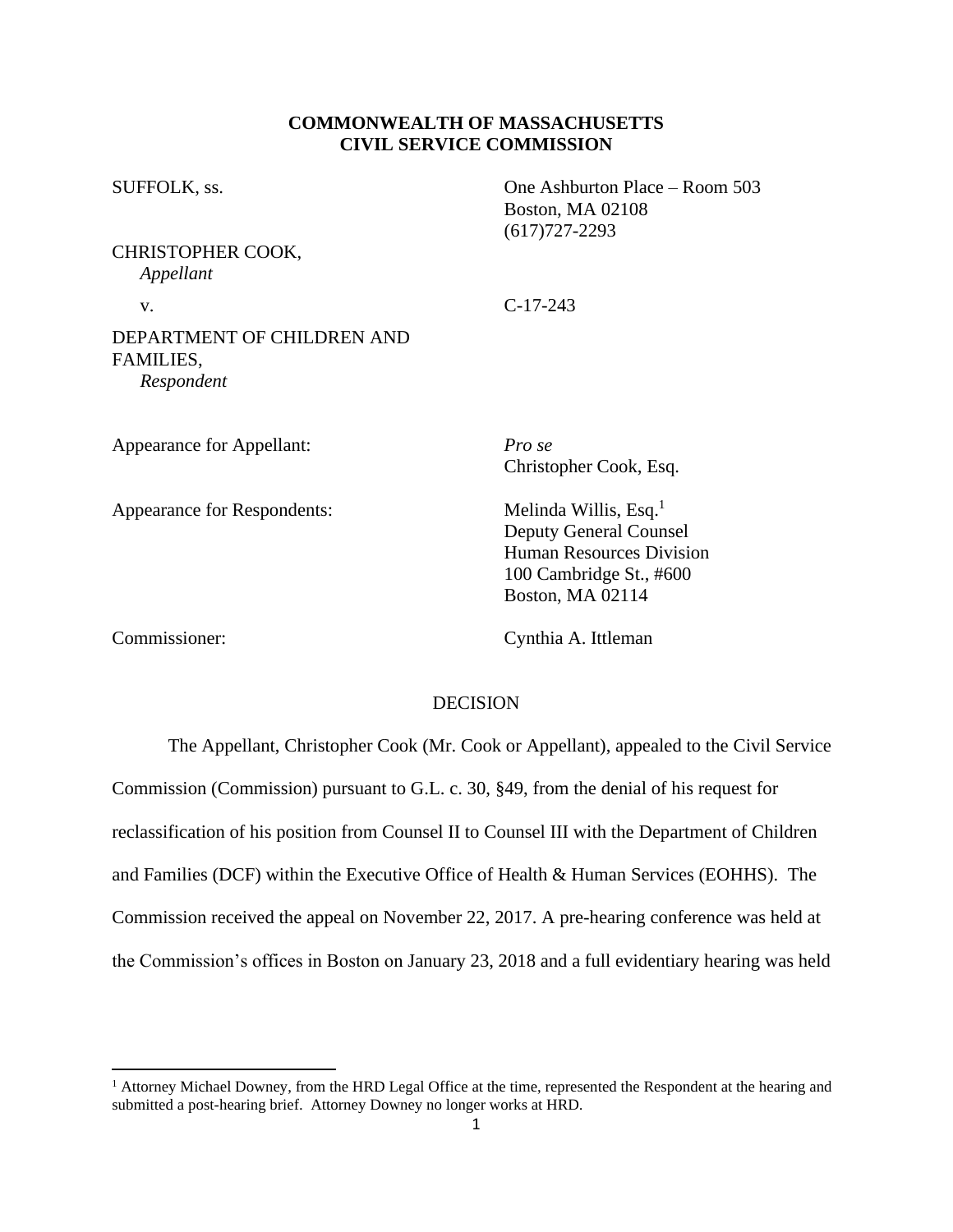at the same location on March 21,  $2018<sup>2</sup>$ . The hearing was digitally recorded and the Commission provided each party with a copy of the recording. <sup>3</sup> The Appellant submitted ten (10) exhibits (Jt.Exs.1 through 10) and the Respondent submitted nine  $(9)$  exhibits (R.Exs. 1 – 9). After the hearing, each party duly submitted a Proposed Decision on May 18, 2018.

### FINDINGS OF FACT

Based on the Exhibits entered into evidence and the testimony of the following witnesses: *Called by the Appellant:* 

- Andrew Rome, General Counsel, DCF
- Michael Broderick, Assistant Regional Counsel, DCF
- Sharon Coose, Deputy Regional Counsel, DCF
- Christopher Cook, Assistant Regional Counsel, DCF
- Thomas Malone, Regional Counsel, DCF
- Leslie Martin, Assistant Regional Counsel, DCF

#### *Called by the Respondent*:

■ Cindie Smey, Planning and Staffing Analysis Coordinator, EOHHS Human Resources.

and taking administrative notice of all matters filed in the case, pertinent law and reasonable

inferences from the credible evidence, a preponderance of evidence establishes these facts:

### *DCF Counsel Organization*

1. DCF is the Commonwealth's child protection agency. (Testimony of Rome and Cook) As such, child protection is a core function of DCF. (Testimony of Malone, Cook) Specifically,

<sup>&</sup>lt;sup>2</sup> The Standard Adjudicatory Rules of Practice and Procedure, 801 CMR §§ 1.00, et seq., apply to adjudications before the Commission with and conflicting provisions of G.L. c.30, § 49, or Commission rules, taking precedence. <sup>3</sup> If there is a judicial appeal of this decision, the plaintiff becomes obligated to use the copy of the CD provided to the parties to supply the court with the written transcript of the hearing to the extent that he/she wishes to challenge the decision as unsupported by the substantial evidence, arbitrary and capricious, or an abuse of discretion.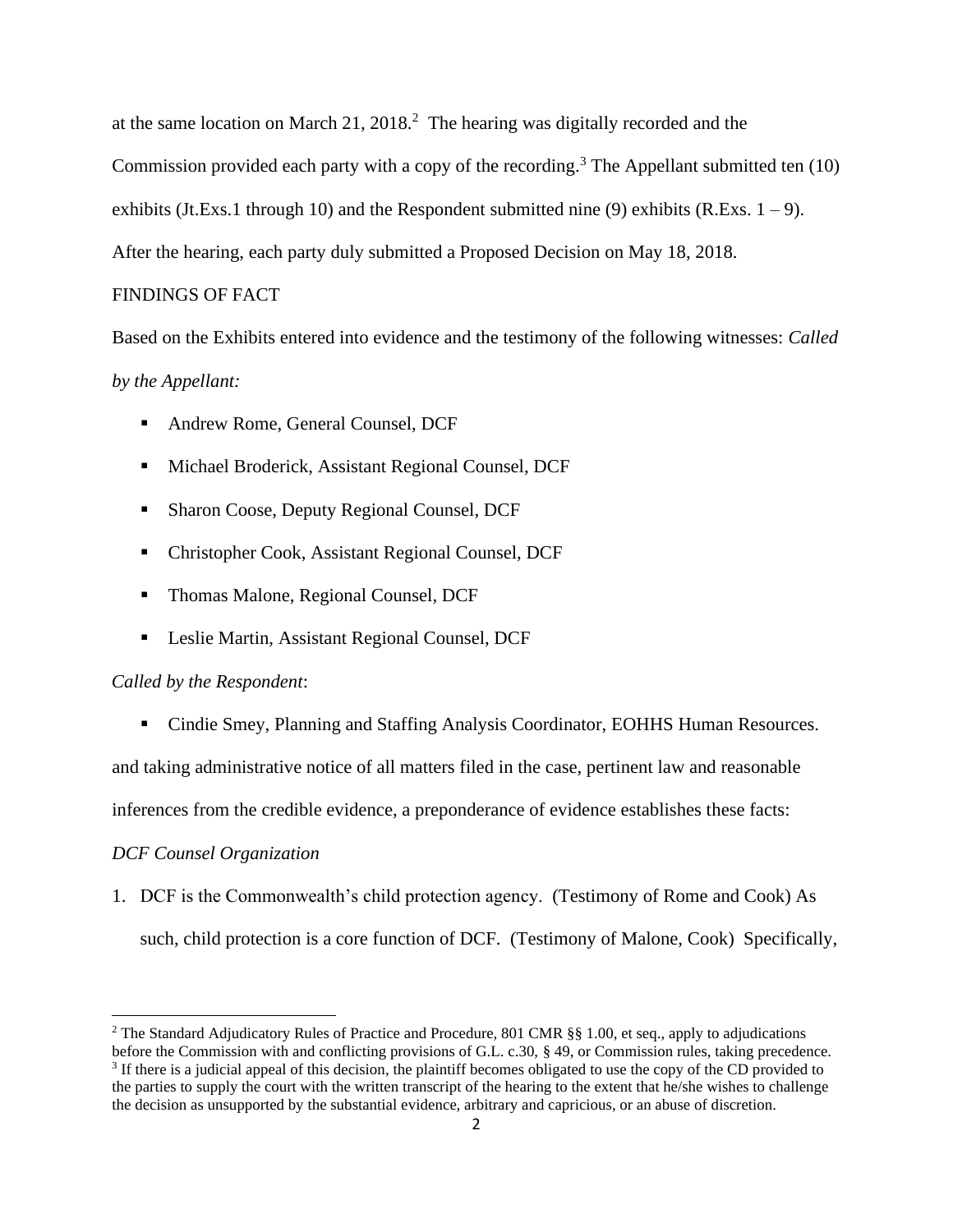DCF's mission is to protect children from abuse and neglect and ensure that they are able to grow and thrive in a safe and nurturing environment. (Testimony of Rome)

- 2. "Care and Protection" cases are between eighty-five to ninety percent of the cases at DCF. (Testimony of Malone)
- 3. There are approximately one hundred and ten (110) attorneys (Counsels I and II) at DCF statewide, of whom approximately one hundred four (104) attorneys handle care and protection cases, including managers, the Appellant, and trial attorneys. Currently, there are no Counsel IIIs at DCF. (Testimony of Rome)
- 4. DCF has five (5) regional offices for Boston, Southeastern, Northeast, Central and Western. (Testimony of Rome)
- 5. For each region, there is one legal office that operates under the supervision and oversight of the DCF General Counsel, Andrew Rome. (Testimony of Rome)
- 6. The legal offices are responsible for covering a number of courthouses located in their geographical region. (Id.)
- 7. The attorneys in each DCF legal office are individually assigned to one of the courthouses in the geographical region and they handle all DCF cases in the courthouse to which they are assigned. (Id.)
- 8. Care and protection cases are generally assigned among Assistant Regional Counsels (Counsel Is and IIs) on a rotating basis. (Testimony of Smey)
- 9. A Regional Counsel manages each legal office operations, providing direct supervision over the Deputy Regional Counsel/s. The Deputy Regional Counsel directly supervises the office Assistant Regional Counsel (Counsels I and/or II). Counsel IIs do not supervise Counsel Is.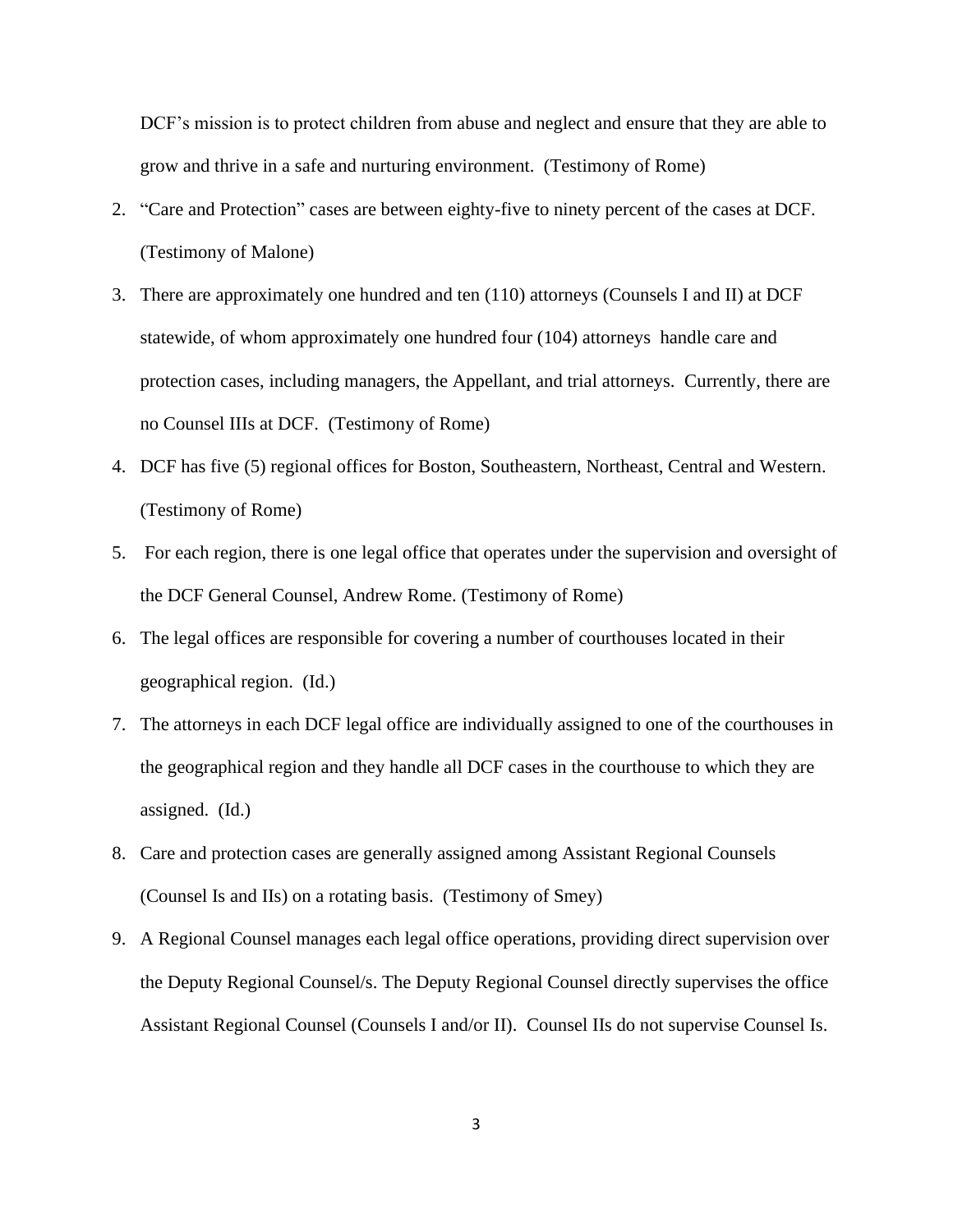General Counsel Rome meet with Regional Counsels and Deputy Regional Counsels monthly. (Testimony of Rome)

- 10. In the Northeast region legal office, Thomas Malone is the Regional Counsel, and Lisa Loveland and Share Coose, the two (2) Deputy Regional Counsels, have a number of Assistant Regional Counsels (Counsels I and/or II) as direct reports. (Testimony of Malone and Coose) Northeast Regional Counsel Malone supervises Counsels who represent DCF in the greater Boston area. (Testimony of Malone). Loveland and Coose supervise the Counsels operating in the Merrimack Valley and the seacoast, respectively. (Id.) All but two (2) of the attorneys in the Northeast region's organization chart are assigned to care and protection cases. Those two (2) attorneys are assigned to Probate and Family Court matters. (R.Ex. 3) Deputy Regional Counsel Coose approves the Appellant's time and signed his EPRS; she has been in court and seen the Appellant. (Testimony of Coose; Jt.Ex. 9)
- 11. The Appellant and fellow Assistant Regional Counsel Martin, under the supervision of Northeast Regional Counsel Malone, were assigned to represent DCR care and protection cases in Cambridge Juvenile Court. (Testimony of Martin) Regional Counsel Malone delegates assignment of the Cambridge cases to the Appellant and Martin. (Testimony of Martin; R.Ex. 2b) The Appellant no longer works in Lowell Juvenile Court. (R.Ex. 5)

# *Appellant's Background*

12. The Appellant is a Counsel II, employed by DCF in the Northern Region as an Assistant Regional Counsel. (Testimonies of Malone and Cook) He was hired as a Counsel I in 1999.  $(Jt.Ex. 1)^4$ 

<sup>4</sup> After the Appellant requested reclassification to Counsel III, he was elected President of SEIU/NAGE Unit 6, Local 282 and he is on leave from his position at DCF. (Testimony of Appellant) According to a union webpage, it appears that the Appellant is still the presiding President. [\(http://www.nage.org/state/state-units-unit6-local-282\)](http://www.nage.org/state/state-units-unit6-local-282)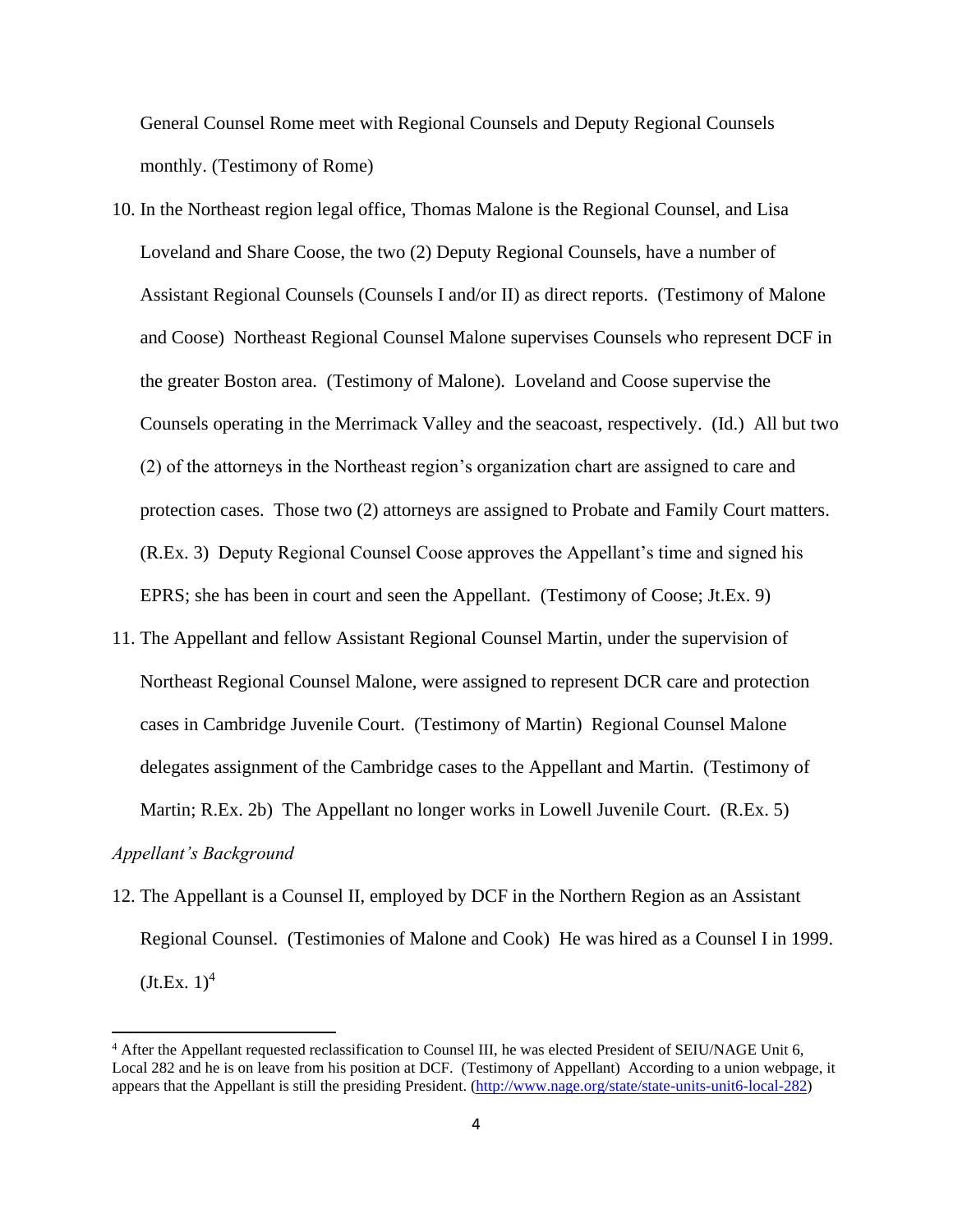- 13. The Appellant is a *cum laude* graduate of Suffolk University Law School and was admitted to the Massachusetts Bar in December 1996 and began working as a litigation associate at the Boston firm of Lawson and Weitzen, LLP where he had been previously employed as a law clerk. (Jt.Ex. 1) He applied to work at DCF because he believed that it was an opportunity to earn a living while being socially useful. DCF hired him in 1999 as an Assistant Regional Counsel, Counsel I. (Testimony of Cook)
- 14. The Appellant became a Counsel II in 2005. (Testimony of Cook; R.Ex. 2b)
- 15. The Appellant has been teaching classes including Writing and Legal Research and Writing and Legal Advocacy for more than ten (10) years. (Jt.Ex. 5; Testimony of Cook)
- 16. The First Justice of the Middlesex Juvenile Court and two other Judges of the same Court have observed the Appellant in Court for fourteen years and wrote a letter stating that he is "the best we have seen" and refers to him as the "The Gold Standard." (Jt.Ex. 2)(emphasis added) The letter adds, "Attorney Cook has demonstrated the highest level of expertise in all matters involving Care and Protection cases." (Id.)
- 17. A number of DCF attorneys with whom the Appellant works consult the Appellant when addressing difficult cases or parts of cases. (Testimony of Cook and Broderick)
- 18. The Appellant is the go-to person in his regional for questions involving trial strategy. (Jt.Ex. 6, 7 and 8; Testimony of Broderick and Martin) Even though the Appellant is currently on an approved leave of absence, he continues to field these questions from other DCF attorneys. (Testimony of Cook)
- 19. The Appellant's fellow Assistant Regional Counsel in the Northeast region, Mr. Broderick, believes that the Appellant is "universally respected, including by people who have been here longer". (Testimony of Broderick)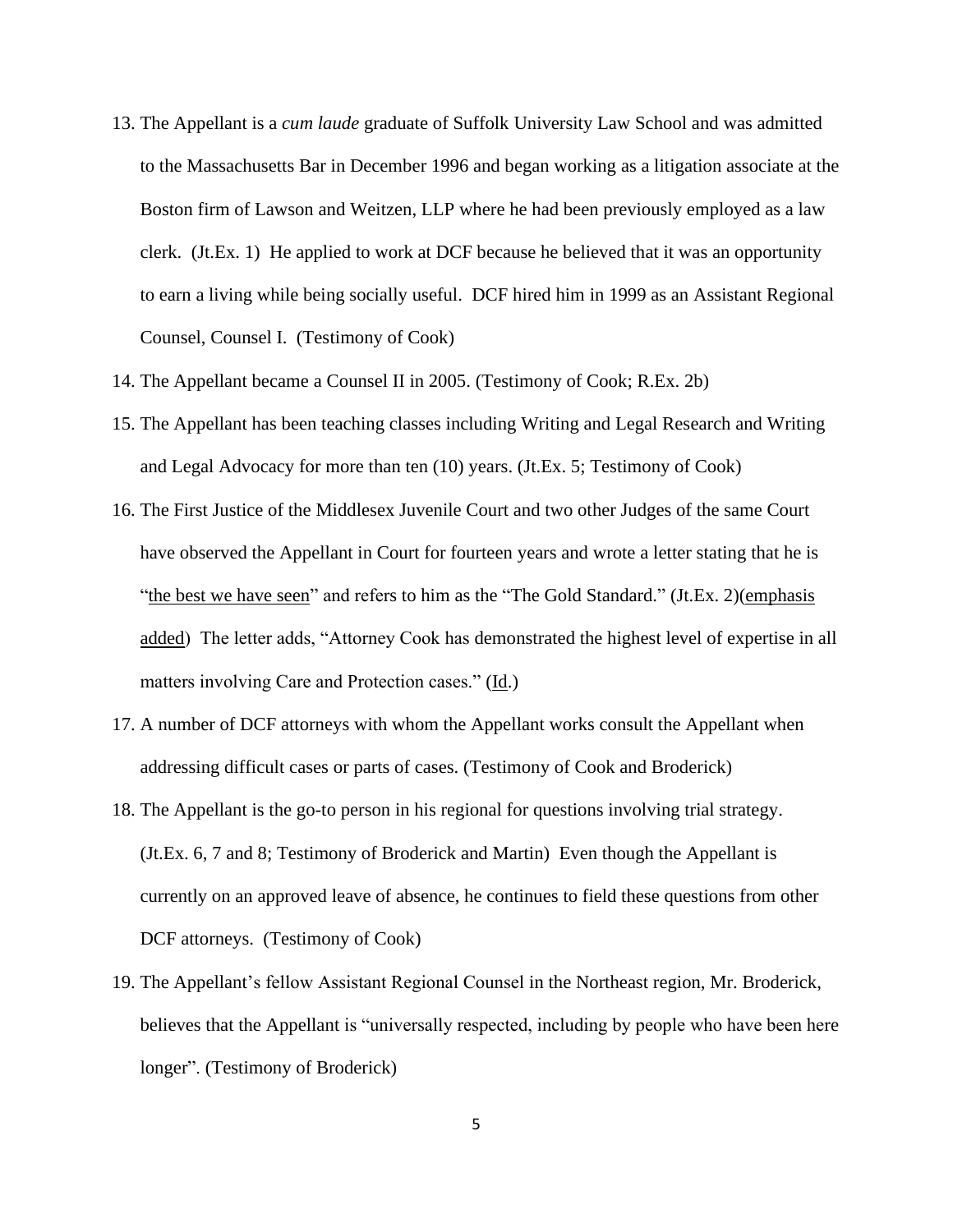- 20. Asked if there is anyone in his region with knowledge superior to the Appellant, Regional Counsel Malone stated, "[t]here could be but I can't say that for certain." (Testimony of Malone)
- 21. In August of 2015, with the approval of Reginal Counsel Malone, Assistant Regional Counsel Michael Broderick's caseload was temporarily assigned to Mr. Cook until a replacement could be hired. 5 (Testimony of Broderick)
- 22. Mr. Broderick has consulted the Appellant on the "really obscure, strange things." (Testimony of Broderick)
- 23. Mr. Broderick no longer works with the Appellant but if he has an issue regarding trial strategy he determines if anyone has dealt with it before and, if not, he goes to the Appellant for advice. (Testimony of Broderick)
- 24. Fellow Assistant Regional Counsel Leslie Martin, also in the Northeast region, volunteered for a case in 2015 involving Children's Hospital regarding a child nearing death and asked Mr. Malone for permission for the Appellant to assist her in the case because of the Appellant's expertise in trial work. (Testimony of Martin). The Appellant volunteered to handle this work. (Testimony of Cook)

*Appellant's Request for Reclassification*

- 25. On April 25, 2017, the Appellant submitted his request to be reclassification to the position of Counsel III. (R.Ex. 1).
- 26. Cindie Smey, Staffing and Analysis Coordinator for the EOHHS Human Resources office, was assigned to conduct a review of the Appellant's request. (R.Ex. 1)

<sup>&</sup>lt;sup>5</sup> The parties dispute the number of cases the Appellant had at a point in time. Since there is no allegation that the Appellant's caseload was deficient and since the size of his caseload is not dispositive vis a vis his request for reclassification, I make no finding regarding the number of cases in the Appellant's caseload.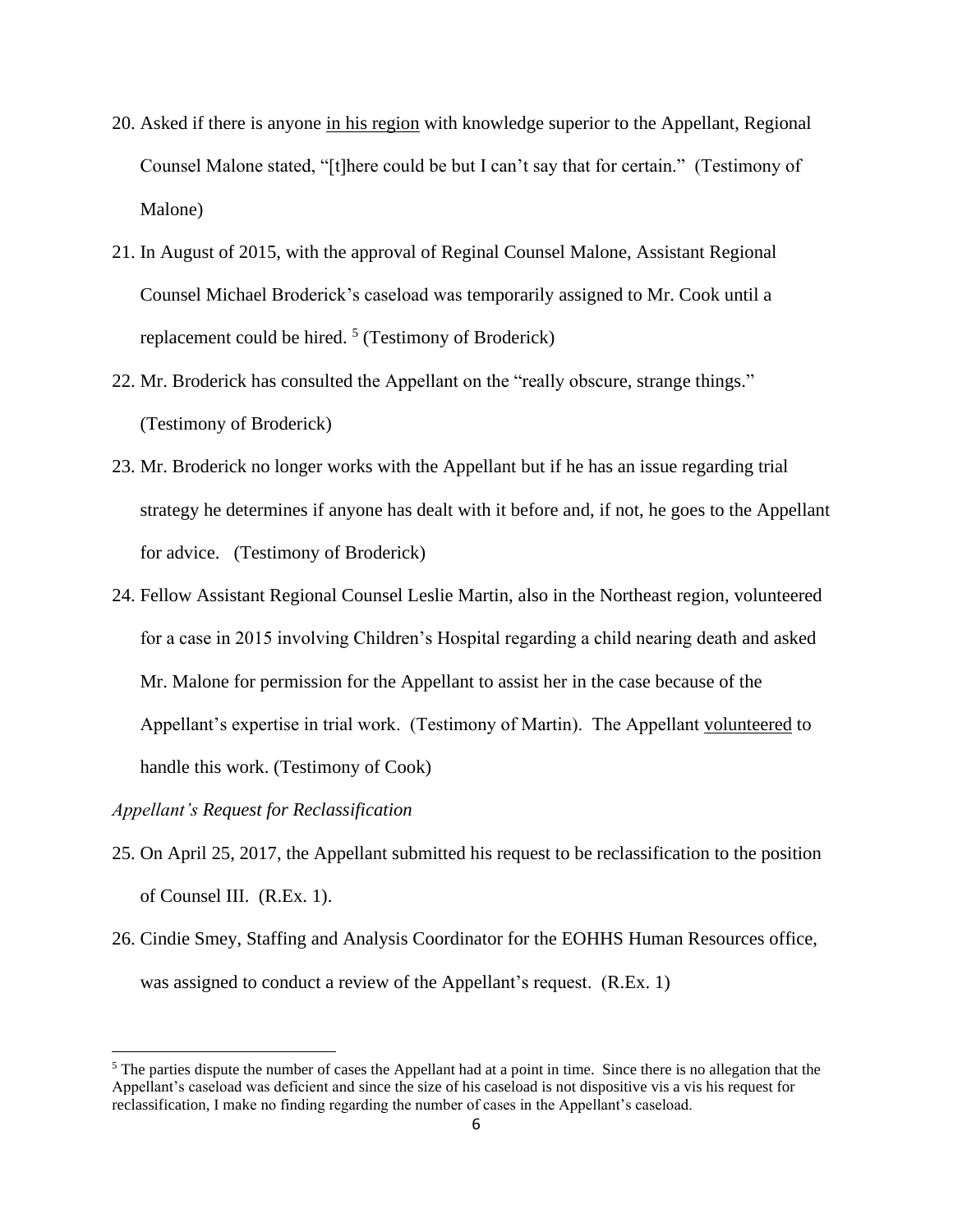- 27. Ms. Smey's work at EOHHS began in 2003, as a Human Resources Planner, supporting the Secretary, the Undersecretary, the Chief Information Officer and the General Counsel. In the two and one-half years prior to this case, Ms. Smey reviewed approximately thirty (30) to forty (40) reclassification requests from various EOHHS agencies. Five (5) of the total reclassification requests that Ms. Smey had handled involved requests for reclassification from Counsel II to Counsel III. Ms. Smey approved two (2) of the five (5) Counsel II to Counsel III reclassification requests - one for applicant S and one for applicant E. Neither applicant E nor applicant S was an employee of DCF. (Testimony of Smey)
- 28. Ms. Smey found that applicant S had demonstrated that she (applicant S) was the "go-to person for the agency" because S was the only attorney at the EOHHS MassHealth office assigned to pursue reimbursement from Medicaid enrollees. Further, Ms. Smey determined that if applicant S left her job, there would be no one in state government readily capable of assuming the tasked that S performed. (Testimony of Smey)
- 29. Ms. Smey found that applicant E is responsible for the procurement of health insurance plans for the Commonwealth in order to cover Medicaid subscribers and supervised more than four (4) attorneys in her office, indicating that in addition to managing the work of others, she was approving vacation leave, she signed off on performance evaluations and she approved time sheets. (Testimony of Smey)
- 30. On the date that Ms. Smey received the Appellant's reclassification request, she emailed Regional Counsel Malone to notify him of the request, advised him of the reclassification request process and attached documented needed to process the reclassification request.

7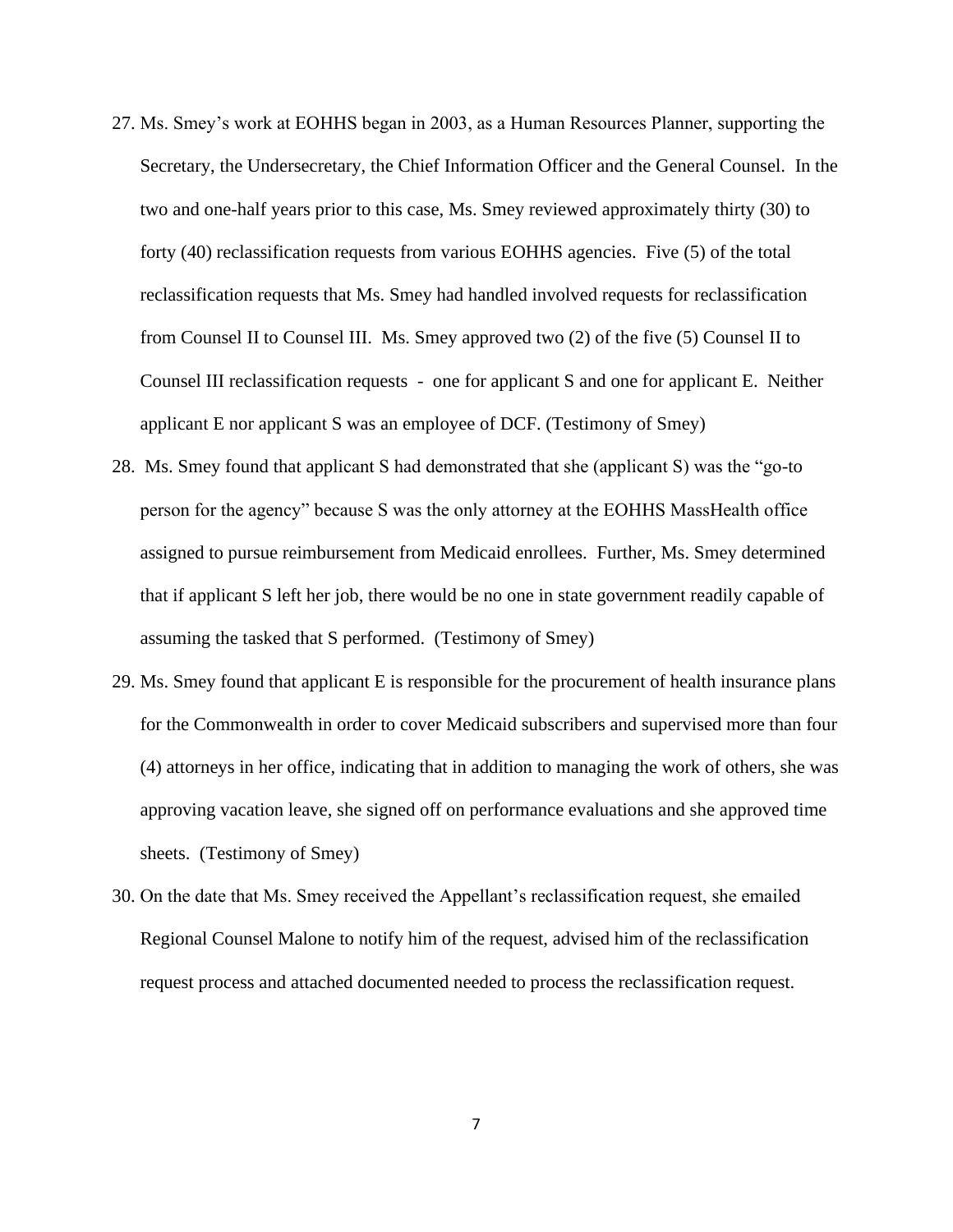(Testimony of Smey; R.Ex.  $2)^6$  The letter informed the Appellant that he needed to complete the attached Interview Guide and return it with an organization chart, work samples and any other supplementary materials in support of his request. (R.Ex. 2c)

- 31. The Appellant submitted his completed Interview Guide on May 9, 2017 with the letter of reference from three Judges in the Lowell Juvenile Court. (R.Ex. 2b)
- 32. Ms. Smey reviewed the Appellant's Interview Guide, the letter from the Lowell Juvenile

Court Judges, the organization chart and the Counsel Classification Specification.

(Testimony of Smey)

33. In his completed Interview Guide, the Appellant wrote that he is involved in litigation 85%

of the time, he spends 10% of his time providing advice to DCF social workers and 5% of the

time on data entry and other clerical functions. (R.Ex. 2)

- 34. In his Interview Guide, the Appellant wrote:
	- he has "extensive" knowledge of the laws "specific to the assignment", stating that he has appeared in Court on behalf of DCF in all Juvenile and Probate Courts in Essex County and nearly all Juvenile Courts in Middlesex County in thousands of cases over his seventeen (17)-year DCF career;
	- he has "extensive" knowledge of federal and state laws;
	- he has "extensive knowledge" of advocacy techniques and strategies, stating that three (3) judges before whom he has appeared in the Lowell Juvenile Court have indicated that he has "excellent" trial skills;
	- as a law school adjunct professor, he has "extensive" knowledge of the methods and ability to conduct complex legal research for more than ten (10) years;
	- he has the ability to address complicated legal issues, stating that he "volunteered" for a complex case involving a child needing medical treatment who was brought to Massachusetts and he handled the cases of another attorney in his regional office "for several months", in addition to his own caseload; and
	- he has the ability to analyze and determine the applicability of legal data, draw conclusions and make appropriate recommendations because he reviews and assists in drafting social worker affidavits as required. (R.Ex. 2)(emphasis added)

<sup>&</sup>lt;sup>6</sup> The acknowledgement letter that was sent to the Appellant is dated May 25, 2017 but the Respondent asserts that that is a typographical error and that it should have been dated April 25, 2017. The error does not affect the outcome of this case.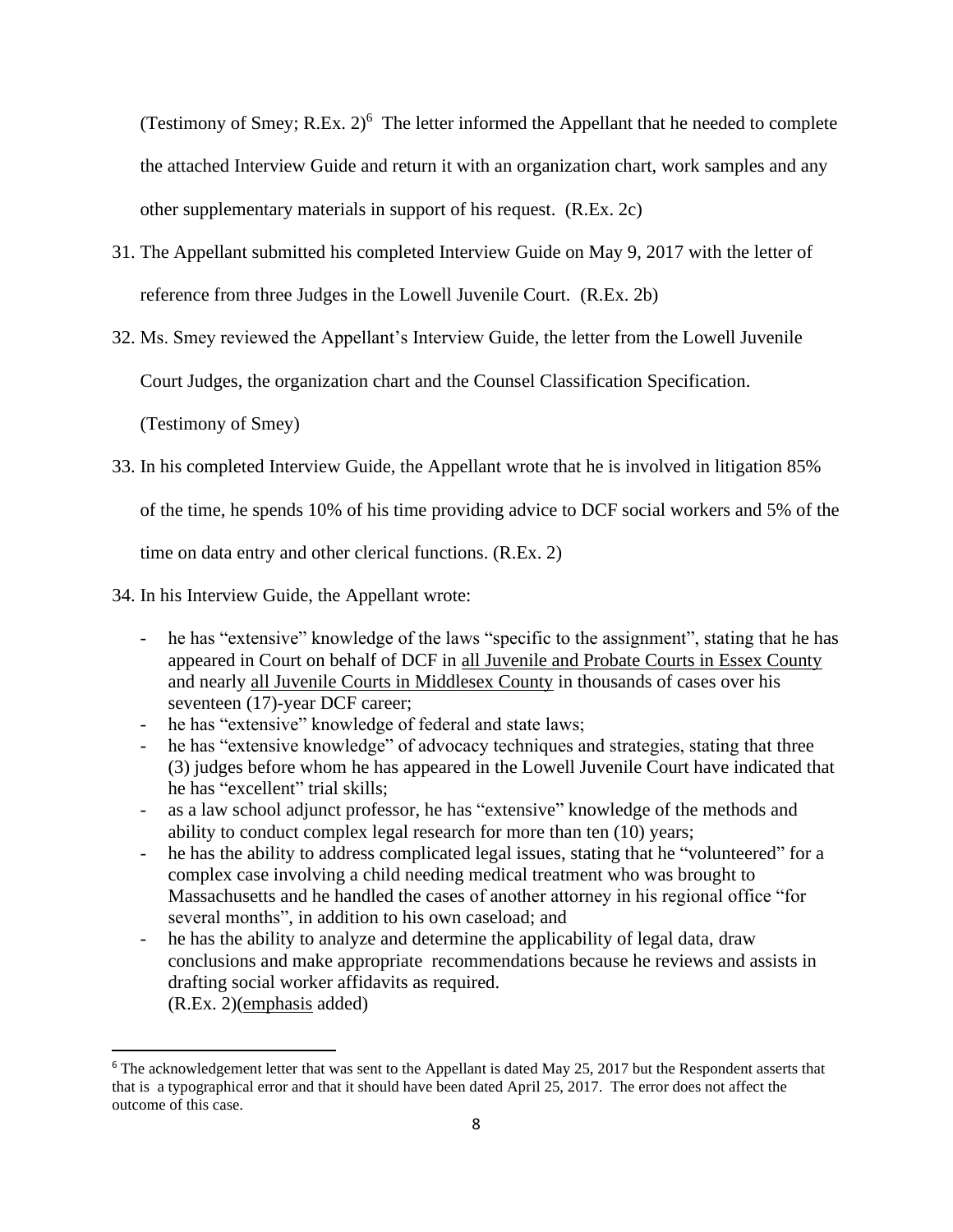The Appellant provided no other example of complex legal research that he has performed beside the case involving a child with medical needs. (Administrative Notice)

- 35. With respect to relationships with others, the Appellant wrote in his Interview Guide that he comes in contact with social workers and their management, area office management, and regional management to gather information and dispense advice as well as domestic violence specialists, medical professionals, educational professionals, housing experts, substance abuse counselors, police, probation, assistant district attorneys, court staff and children. (R.Ex. 2)
- 36. Regarding "significant job changes" since his appointment, the Appellant wrote in his Interview Guide that the opioid crisis, the increase in the volume of cases going to trial and the difficulty of some cases have changed his job. (R.Ex. 2)
- 37. Asked who assigns, reviews and approves his work, the Appellant wrote in his Interview Guide that he receives new cases on a rotating basis, that his work is reviewed by Deputy Regional Counsel Coose and Regional Counsel Malone and that he is "given feedback to assist him as needed." (R.Ex. 2)
- 38. Asked whom he supervises, the Appellant wrote in his Interview Guide that he does not supervise other employees although he has overseen the work of two (2) interns who drafted documents. (R.Ex. 2)
- 39. Asked about any unusual working conditions, the Appellant wrote in his Interview Guide that the cases can be long-lasting and stressful since they involve on-going conflicting parentchild relationships and because of the incredible abuse some of the children in DCF cases have endured. (R.Ex. 2)

9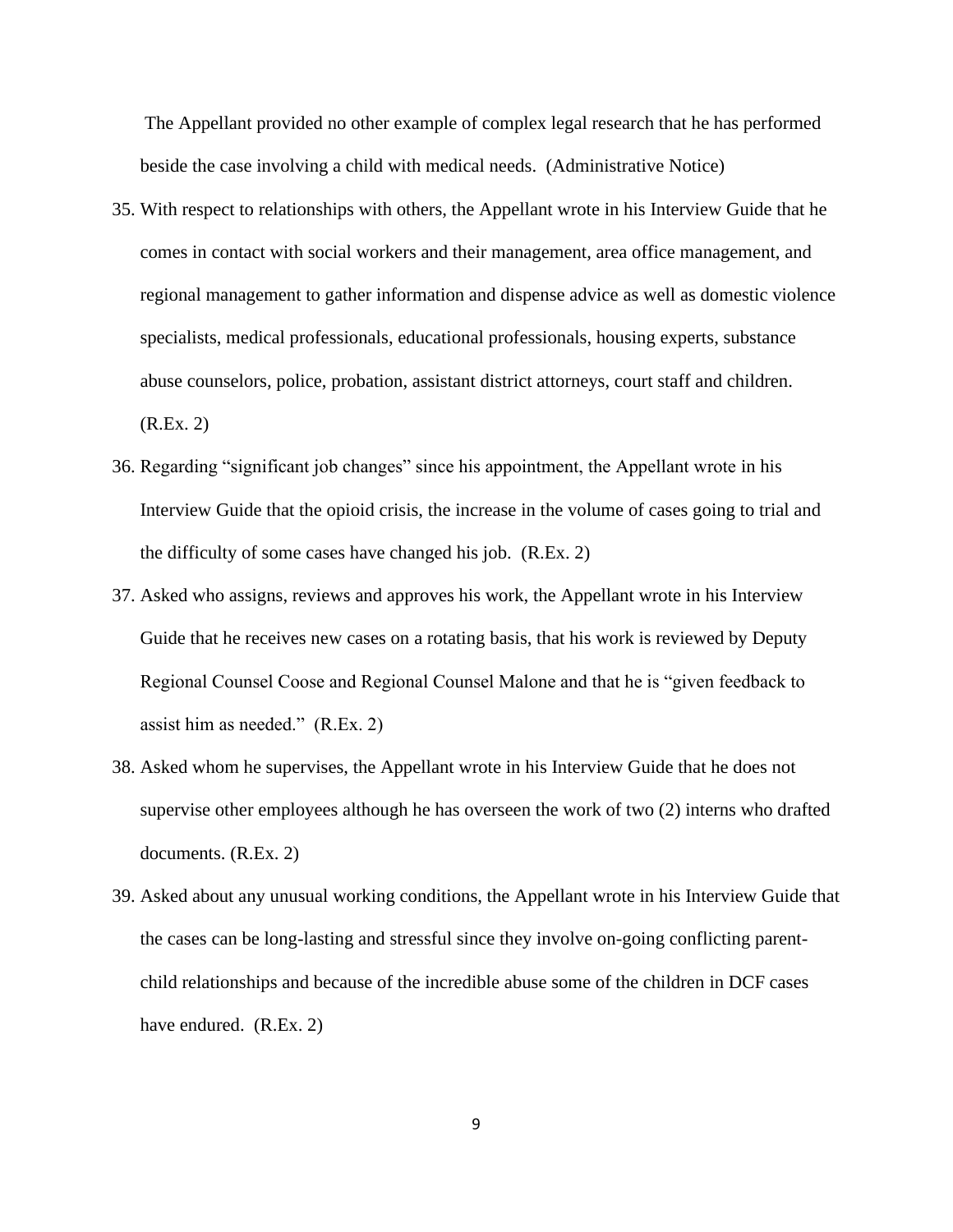- 40. Near the line for the "Signature of Interviewer" on the last page of the Interview Guide, Regional Counsel Malone signed the Appellant's Interview Guide although there is no indication that Malone interviewed the Appellant in connection with the Interview Guide and General Counsel Rome indicated that DCF does not agree with the Appellant's request for reclassification. (R.Ex. 2b; Jt.Ex. 10) Ms. Smey did not interview the Appellant about his completed Interview Guide. Although Ms. Smey discussed with General Counsel Rome whether the Appellant is an expert, she did not discuss that topic or the Appellant's reclassification request generally with Regional Counsel Malone, who supervises the Appellant. (Testimony of Smey)
- 41. After an initial review of the Appellant's submission and the Counsel Classification Specification, Ms. Smey was leaning toward denying the reclassification request because of the following:

 the Appellant was not a subject matter expert, nor is he a statewide- or agency wide expert,

 cases are assigned on a rotation basis (rather than having complex cases assigned to the Appellant, for example),

other DCF attorneys perform the same work as the Appellant,

 the Appellant only gave one (1) example of a complex case he was involved in and that he volunteered for the case,

the Appellant is not involved in policy-making,

the Appellant does not supervise anyone (other than 2 interns), and

 she considered the letter from the three (3) Lowell Juvenile Court Judges but gave the letter little consideration because the Appellant does not report to the three Judges.

Ms. Smey withheld her ultimate reclassification decision until she received the written

comments of the employee's managing supervisor, as she did with the reclassification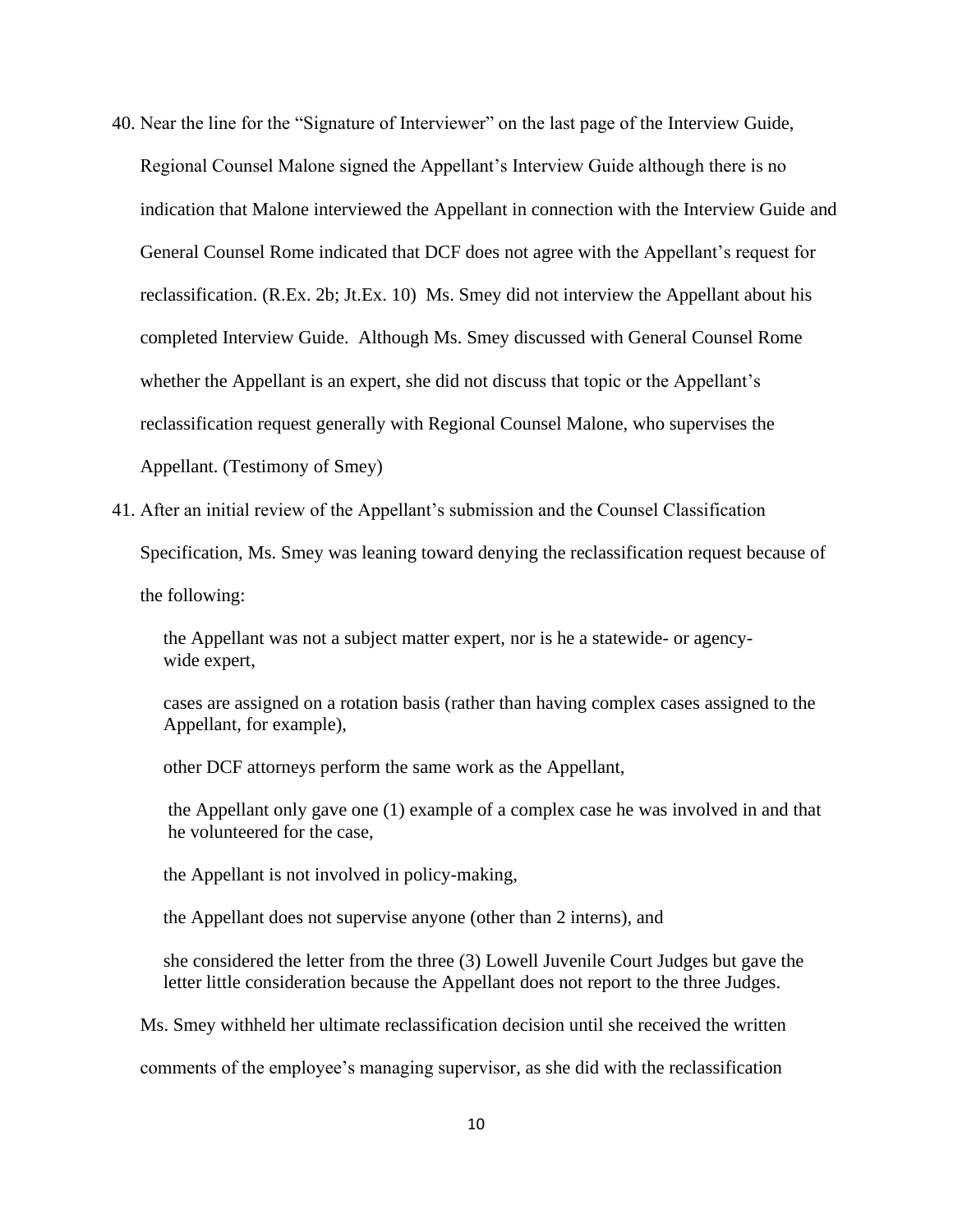requests of applicants E and S. She does not meet with employees requesting reclassification. Ms. Smey discussed the Appellant's reclassification request with Amy Lynch, who is the Director of Planning at EOHHS Human Resources, prior to making an initial decision. Ms. Smey and Ms. Lynch agreed that the Appellant was not performing the functions of a Counsel III more than 50% of the time. (Testimony of Smey)

- 42. Ms. Smey sent Regional Counsel Malone a Classification Audit Decisions form, with the Appellant's completed Interview Guide, asking whether Malone agrees or disagrees with the content of the Appellant's Interview Guide. (R.Ex. 2a) Ms. Smey subsequently sent the request to DCF General Counsel Rome. (Jt.Ex. 10)
- 43. General Counsel Rome discussed the Appellant's reclassification request with Northeast Regional Counsel Malone and Deputy Regional Counsels Loveland and Coose. Rome does not believe that the Appellant is a subject matter expert or that the Appellant is the "gold standard" for the entire DCF. Rome has not observed the Appellant in Court but he believes that each of the DCF trial attorneys has full knowledge of child welfare law as well as the effects of trauma, domestic violence, substance abuse and poverty has on children, and pertinent medical laws, such as HIPAA. (Testimony of Rome)
- 44. On August 3, 2017, General Counsel Rome submitted the completed Classification Audit Decisions form regarding the Appellant's reclassification appeal. Rome wrote, in full,

"While most of the duties that Attorney Cook has stated are correct, I do not agree that he had a caseload of 225 [as the Appellant alleged]. Also, the duties that Attorney Cook states in the Interview Guide are the same job responsibilities and requirements for all DCF attorneys While he states that this child welfare (sic) is a specialized field, his fellow attorneys within DCF have the same skill set that he sets forth in this interview guide. While he may be a very skilled attorney, this is a performance issue (i.e. EPRS) and not one that requires a reclassification." (R.Ex. 2a)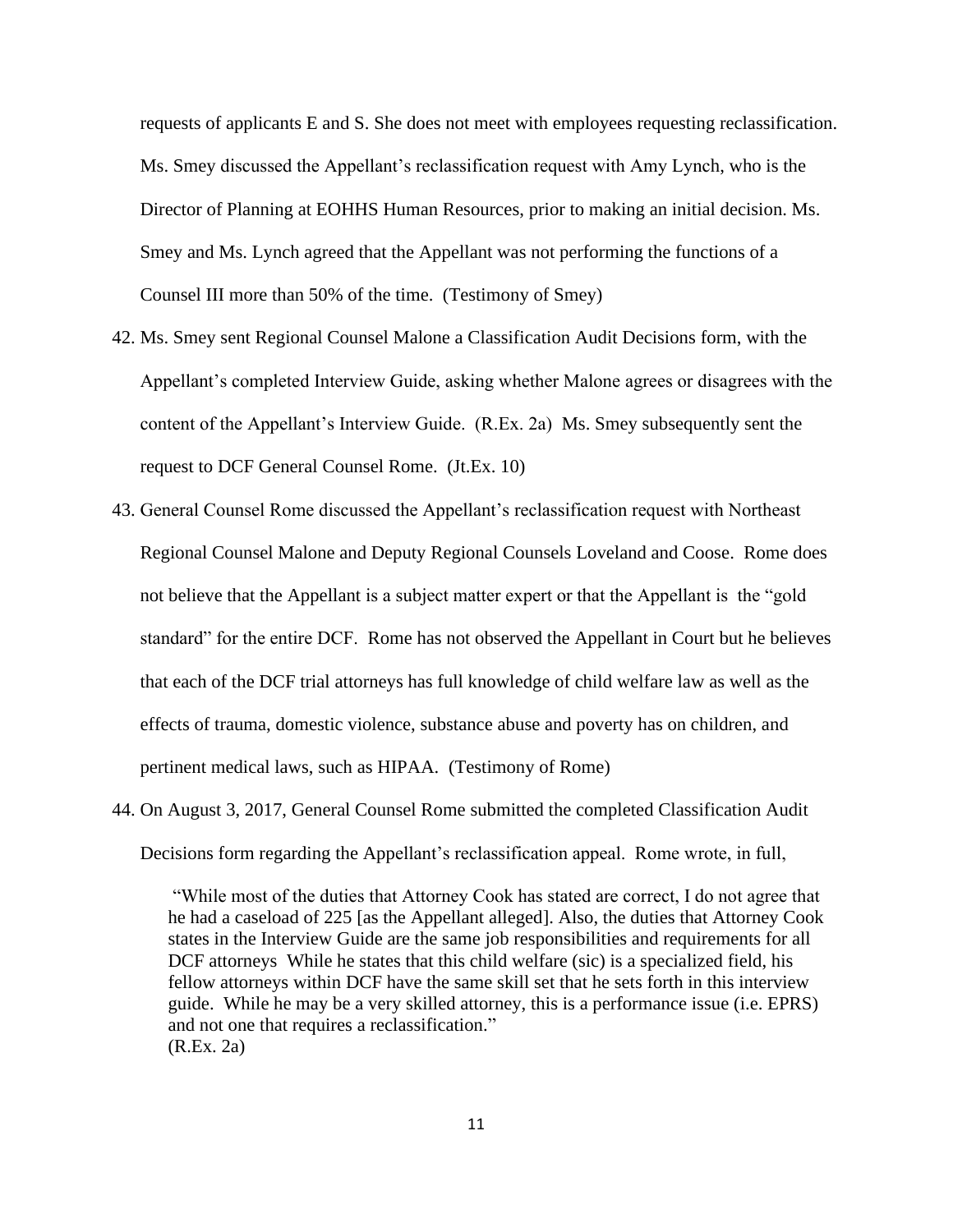- 45. On August 8, 2017, Ms. Smey sent a memo to the Appellant stating that the preliminary decision was to deny his reclassification request and that he had until August 24, 2017 to submit a rebuttal. (R.Ex. 4)
- 46. On September 9, 2017<sup>7</sup>, the Appellant submitted his rebuttal to Ms. Smey in which he repeated information in his Interview Guide, stating that the information on which Ms. Smey relied does not indicate the actual work he performs and added, in pertinent part, he works independently; he has "extensive knowledge" of G.L. c. 119 and c. 210 pertaining to care and protection as well as federal law, such as HIPAA, the Indian Child Welfare Act and federal law relating to admissibility of patient drug and alcohol records; he trains social workers and, although he is no longer assigned to the Lowell Juvenile Court, he receives requests from the area social workers for training; he negotiates settlements on behalf of clinical staff and advises the agency whether to accept settlement or to litigate. (R.Ex. 5)
- 47. Attached to the Appellant's rebuttal were a letter from law school Professor and Assistant Dean Kaldis, who oversees the Appellant as an adjunct professor, and from three (3) affidavits from fellow Assistant Regional Counsels (Goldberg, Broderick and Martin) in the Northeast legal office. (Jt.Exs.  $5 - 8$ )
- 48. Asst. Dean Kaldis has known the Appellant for more than a decade while he has been teaching writing and legal research and advocacy courses. She wrote, in part, that the Appellant's "knowledge of advanced legal research, analysis, and encouraging attitude has been evidenced by his professional evaluations conducted by students[]" and she offered "high recommendations" for the Appellant "without reservation". (Jt.Ex. 5)

<sup>&</sup>lt;sup>7</sup> The Appellant was unable to submit his rebuttal to Ms. Smey earlier because he was out of the office on vacation. (Jt.Ex. 3)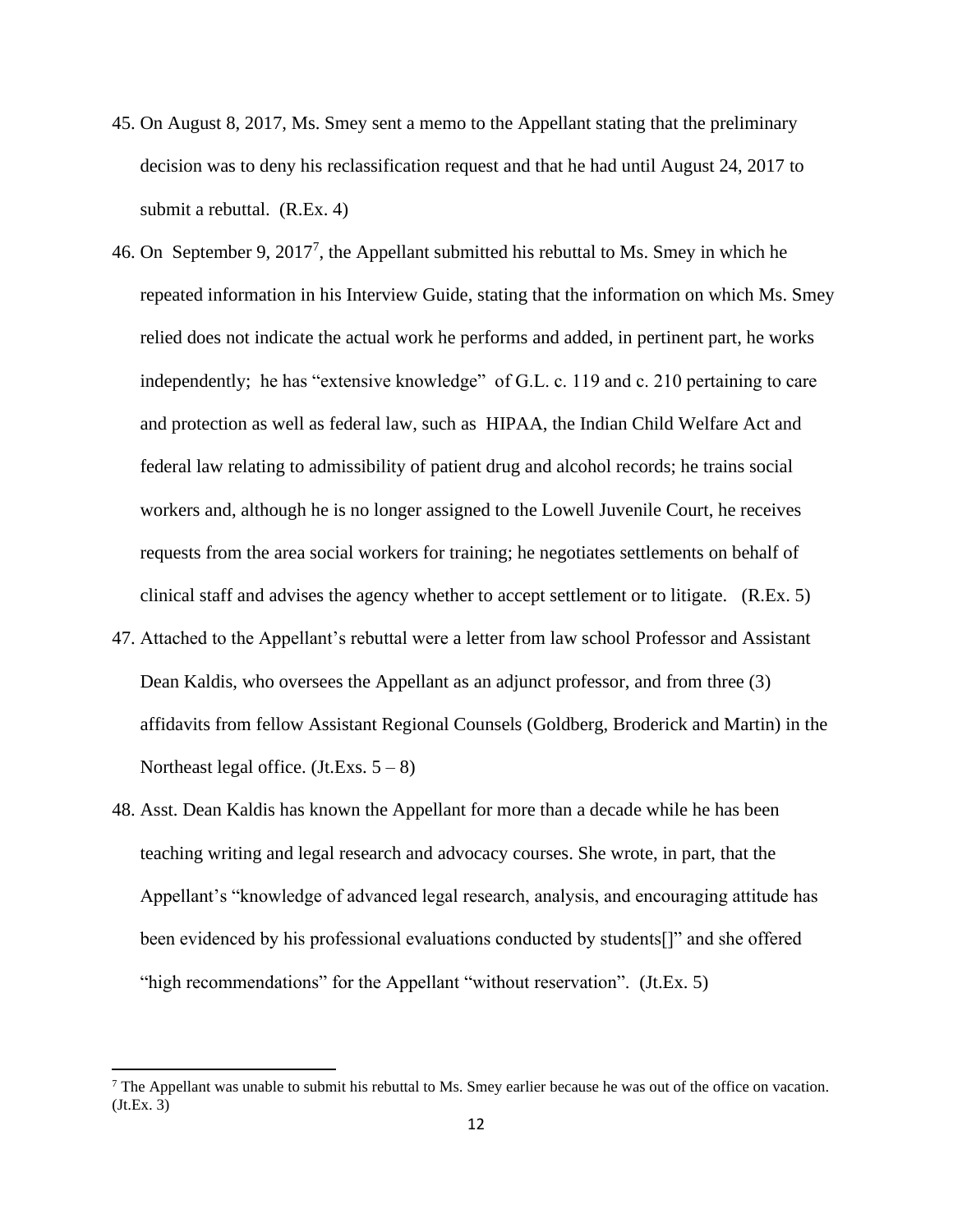- 49. Assistant Regional Counsel Goldberg's affidavit states, in pertinent part, that she began working at DCF in 1999 (the same year as the Appellant), the Appellant "has been one of the most professional, knowledgeable and prepared attorneys I have known", that he has "displayed extensive knowledge of state and federal laws", "there have been times where I have relied on him for advice in relation to performing our roles" and that he is "often one of the first people I reach out to for advice on matters before the Juvenile Court." (Jt.Ex. 6)
- 50. Assistant Regional Counsel Broderick has eight (8) years less experience than the Appellant. (Testimony of Broderick; Jt.Ex. 7) His affidavit states, in pertinent part, that the Appellant has "comprehensive knowledge of the state and federal laws" pertaining to care and protection cases; that the Appellant's knowledge "exceeds that of a typical DCF attorney who has been practicing for several years in care and protection law"; and that the Appellant informed him of a New Hampshire case dealing with another state's interpretation of the Interstate Compact on the Placement of Children, the "consular notification" under the Hague Convention, and whether the Juvenile Court would require a parent to post bond to ensure the parent would not flee the state with the child in connection with Mr. Broderick's cases. (Jt.Ex. 7) Mr. Broderick's testimony was consistent with his affidavit. (Jt.Ex. 7; Testimony of Broderick)
- 51. Assistant Regional Counsel Martin's Testified that that she has worked with the Appellant in the Northeast legal office for more than twelve (12) years, which is seven (7) years less than the Appellant's experience at DCF. Her affidavit states that the Appellant has "extensive knowledge" of pertinent state and federal law, the Appellant is "the most skilled attorney with whom I have worked in the past twelve years", and the Appellant volunteered for "several difficult cases because of his expertise", one of which involved a child with medical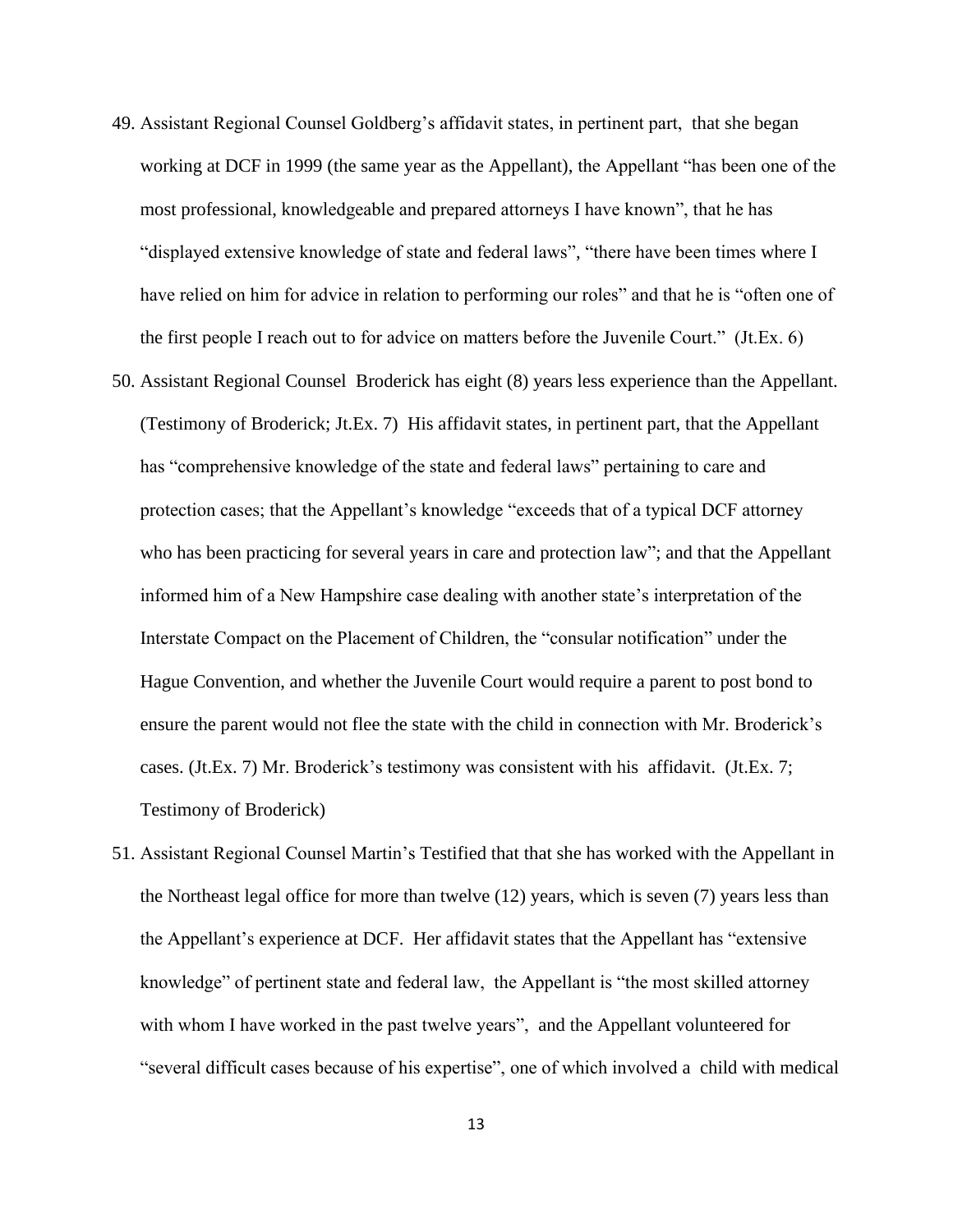problems who was brought to Massachusetts. (Jt.Ex. 8) Martin also testified that she relies on the Appellant before trials but she goes to Regional Counsel Malone for specifics about the workings of a particular court. Martin disclosed that she socializes with the Appellant after work and that she is very good friends with the Appellant's wife. (Testimony of Martin)

- 52. By letter dated October 5, 2017, the Respondent denied the Appellant's reclassification request. (R.Ex. 6)
- 53. The Appellant appealed the Respondent's decision to the state's Human Resources Division (HRD). By letter dated November 10, 2017, HRD denied the Appellant's request to reverse the Respondent's decision.
- 54. The Appellant filed his appeal with the Commission on November 22, 2017.

*Appellant's Form 30 Job Description*

55. Neither party produced a copy of the Appellant's Form 30 Job Description. (Administrative Notice). An email exchange between Ms. Smey and General Counsel Rome between May 17, 2017 and August 1, 2017 indicated that the Respondent apparently attempted to locate the Form 30 for the Appellant but there is no indication that the Respondent located it. (Jt.Ex.  $10^{8}$ 

#### *Appellant's FY 2017 EPRS*

- 56. The Appellant received "exceeds" ratings on all four (4) of his EPRS duties:
	- 1) COMPETENT LITIGATION SKILLS ARE DEMONSTRATED. Develops and maintains good working relationship and open lines of communication with those District, Juvenile or Probate Court Judges (and their staffs) before whom attorney appears. Prepares appropriate, well written and thoroughly researched legal memoranda, affidavits, motions, proposed findings, etc. for filing with court.

<sup>&</sup>lt;sup>8</sup> The Respondent should make every reasonable effort to maintain an accurate Form 30 for each employee and promptly provide a copy of it to anyone seeking a reclassification.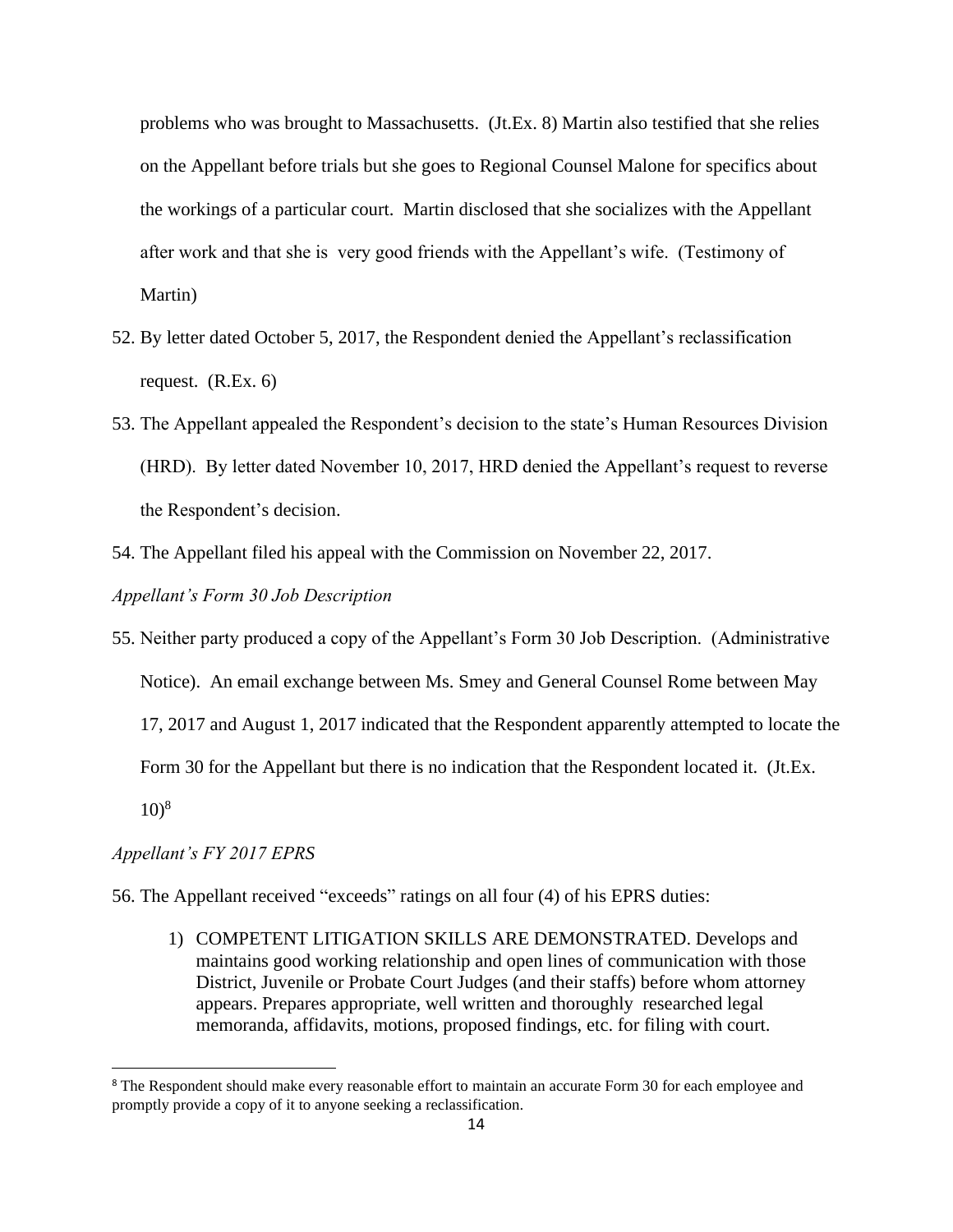Prepares and effectively tries or otherwise appropriately [handles]<sup>9</sup> cases in District, Juvenile, Probate Court or other courts as directed. Is well prepared and advocates effectively at all court appearances and any other matters subpoenas, motions, etc.) related to the work of the Department.

- 2) KNOWLEDGE OF LAW/REGS/POLICIES IS COMPLETE. Utilizes and maintains accurate attorney caseload Family/Net data and other data as required. Complies with all legal policies and procedures, as well as requirements related to implementation of ASFA, including IV-E and 29B procedures and documentation. Maintains complete familiarity with Massachusetts and Federal laws and case decisions applicable to the work of the Department.
- 3) APPEARANCES/ADVICE ARE TIMELY, CLEAR AND, CONSTRUCTIVE. Makes timely appearances for all work-related matters. Performs all job responsibilities in a professional manner (including but not limited to timeliness, appearances, courtesy, etc.) Provides constructive advice to (and is available to advise) Department social work staff, and promotes understanding by social work staff, regarding laws and court decisions concerning the work of the Department; advises Department employees of legal procedures involved in their work; responds in a timely and appropriate manner to telephone and other inquiries. Keeps regional legal office informed at all times of schedule and changes.
- 4) OPTIONAL ADDITIONAL WORK IS CAPABLY UNDERTAKEN. May act as a resource for less senior or less experienced member of the Department's legal staff. May be asked to assume acting management role in absence of Deputy Regional Counsel. Under existing arrangement with Attorney General's Office, may write and argue one or more briefs in Appeals Court and SJC involving DSS cases on appeal. May conduct training in legal matters for social work staff, foster parents, area boards, contracted providers, etc. (Jt.Ex. 9)(EMPHASIS in original)

*Counsel III Classification Specification (Class Spec) vs. Counsel II Class Spec*

57. The position of Counsel III in the Counsel series was established effective August 11, 2013.

(Jt.Ex. 4)

58. The Counsel series provides, in part,

There are three levels of work in the counsel series. Incumbents of classifications in this series represent the interests of assigned agencies in dispute resolution and legal proceedings; collect facts and evidence; perform legal research and analysis; prepare and manage cases for review by a tribunal; provide guidance, advice and recommendations to agency staff and others on legal matters; draft administrative and legal documents; and

<sup>9</sup> The word "handles" is inserted because the actual word is illegible in Jt.Ex. 9.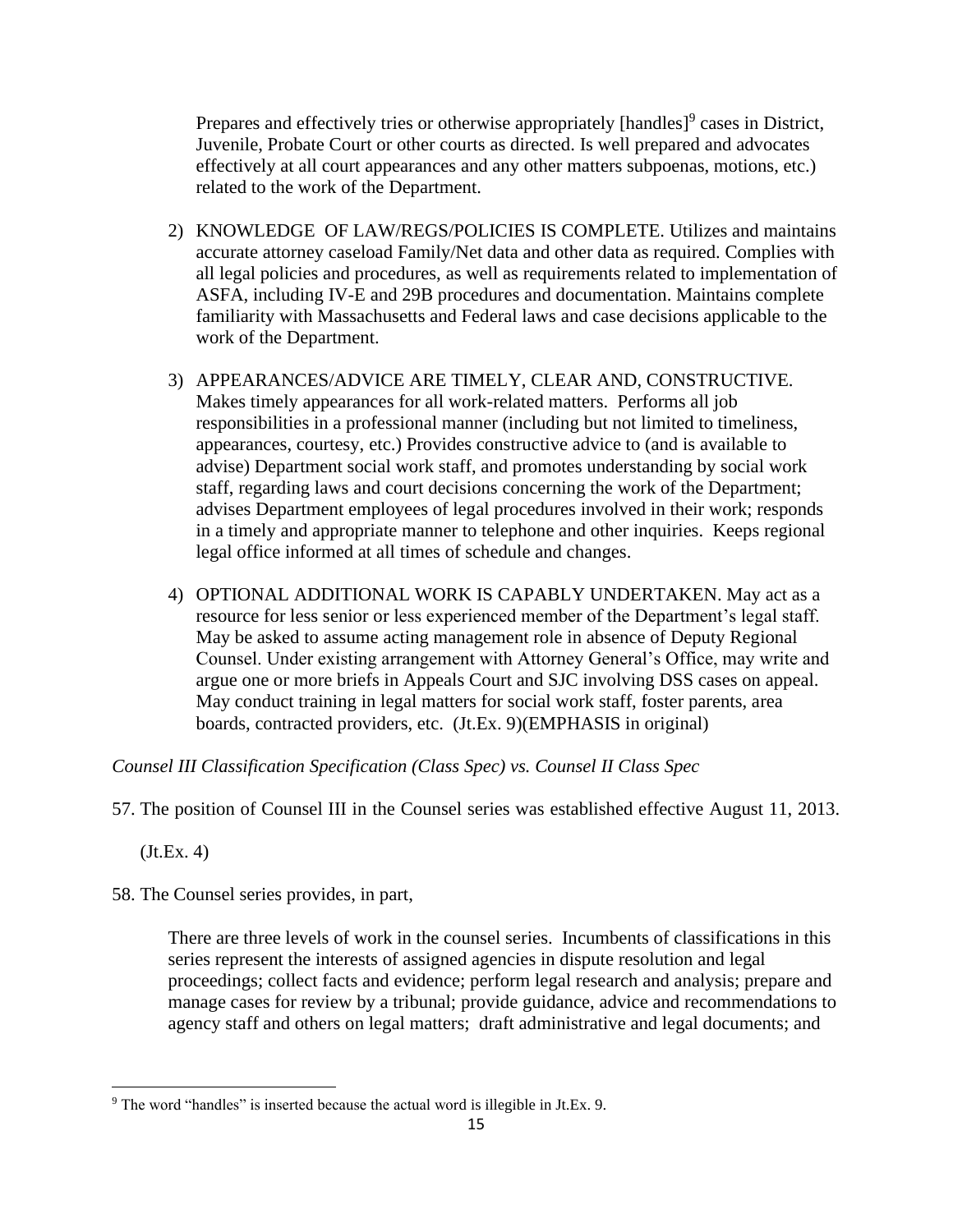provide customer service and information to the public on agency functions, rules and regulations.  $(Jt.Ex. 4)^{10}$ 

59. The Counsel III "Distinguishing Characteristics" are:

This generally is the most expert and experienced attorney in this series, and in some work environments can also be the second-level supervisory classification. Incumbents typically possess greater experience and have specialized expertise in a specific area of the law (e.g*.,* administrative, family, finance, labor and employment, litigation) and general knowledge of other areas or broad knowledge of multiple areas. Incumbents at this level serve as subject matter experts and have advanced knowledge of laws, legal principles and practices. **The distinguishing characteristic of the LevelIII is incumbents at this level are statewide or agency expert with more legal experience and have greater expertise in a specialized area of the law**. (Jt.Ex. 4)(emphasis added)

60. Counsel II Distinguishing Characteristics are:

This is the experienced professional level classification in this series, and in some work environments can also be the first level of supervision. Incumbents typically possess greater experience and may have specialized expertise in a specific area of law (e.g. administrative, family, finance, labor and employment, litigation) *or* general knowledge of other areas or broad knowledge of multiple areas. While incumbents may seek guidance and advice from more senior colleagues on complex issues and situations, they have thorough knowledge of laws, legal principles and practices and have the ability to handle most cases independently. At this level, incumbents are expected to perform the duties described for Level I, but generally will have more experience and expertise, handle more complex cases and collaborate and interact with others outside of the agency more often. At this level, incumbents may receive less supervision than incumbents at Level I and may also exercise greater independence in decision making. (Jt.Ex. 4)(emphasis added)

61. The Counsel III Supervision Received is:

Incumbents receive general supervision from employees of a higher grade who provide policy direction, assign work, and review performance through reports, case reviews, and conferences for accuracy and conformance to applicable laws, regulations, policies and agency procedures.

Incumbents may also receive functional direction from the legal executive and executive personnel in other agencies who provide final approval, assignments, guidance and review.

(Jt.Ex. 4)(emphasis added)

<sup>&</sup>lt;sup>10</sup> There are no examples of the Appellant's legal writing in the record. (Administrative Notice)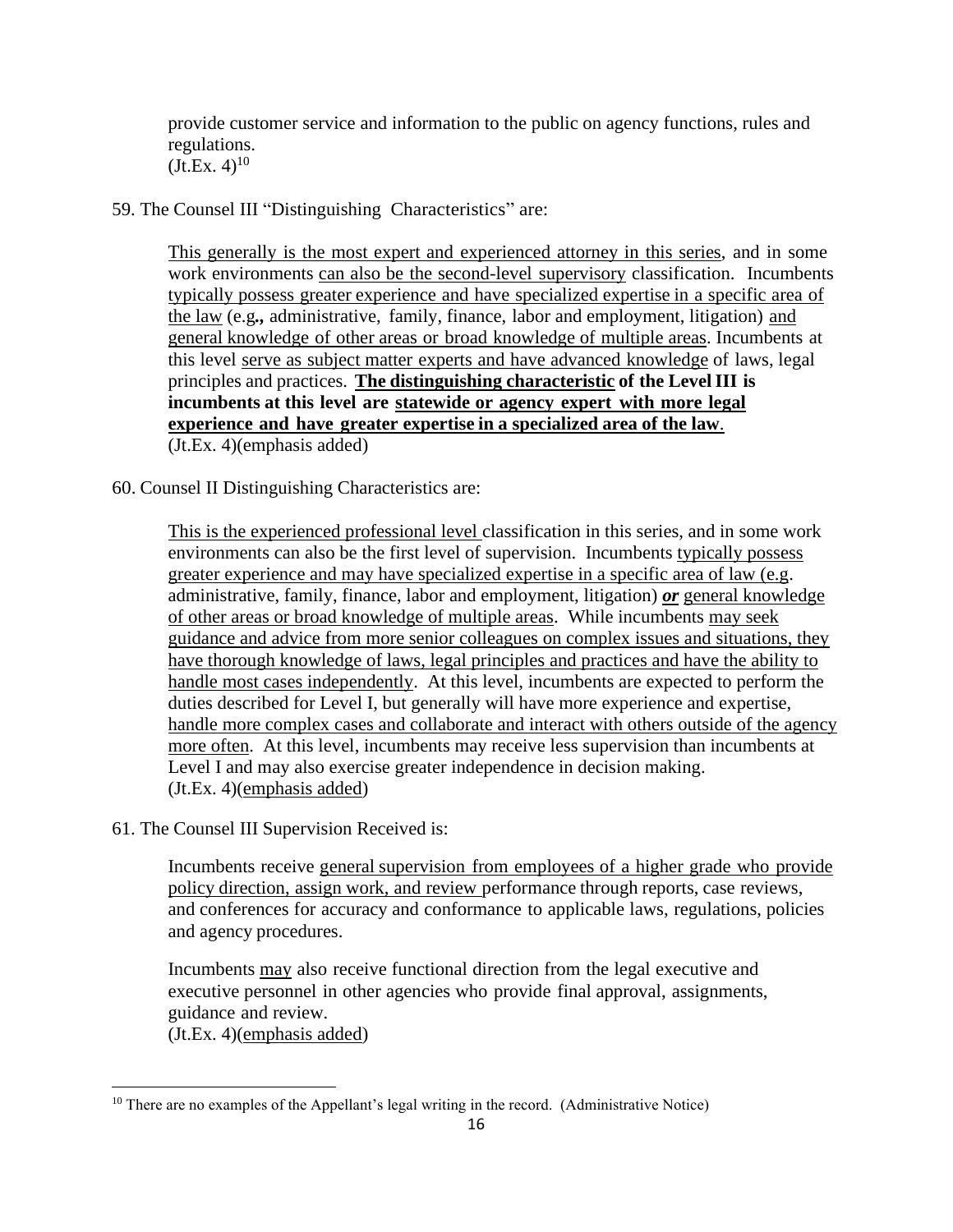62. The Counsel II Supervision Received is:

Incumbents receive general supervision from employees of a higher grade who provide guidance, work assignments, and review of performance through both formal and informal verbal and written reports for effectiveness and conformance to laws, regulations and agency policy. (Jt.Ex. 4)(emphasis added)

63. The Counsel III Supervision Exercised is:

Incumbents may provide direct supervision over and assign work to interns, professionals, support staff and/or other personnel.

Incumbents may provide functional direction to interns, professional or other personnel through guidance, instruction and delegation of tasks and participate in the training and mentoring of new employees.

Incumbents may also participate in the interviewing process or may make recommendations for new hires.  $(Jt.Ex. 4)$ (emphasis added)  $^{11}$ 

64. The Counsel II Supervision Exercised is:

Incumbents may provide functional direction to interns, support staff, or other personnel through guidance, instruction and delegation of tasks and participate in the training and mentoring of new employees.

Incumbents may exercise direct supervision over, assign work to, and review the performance of interns, support staff or other personnel. Incumbents may also participate in the interviewing process or may make recommendations for new hires. (Jt.Ex. 4)(emphasis added)

65. The Counsel Class Sec provides that Counsels II and III may have "Additional Functions

Performed" and "Additional Key Accountabilities". (Jt.Ex. 4)

66. The Counsel III Spec for Relationships with Others provides, in part,

In addition to the key contacts listed for the Counsel Level I and II, key contacts and relationships for Counsel III incumbents include court personnel and public officials; federal and state agencies; community-based organizations; and local municipalities*. …* (Jt.Ex. 4)

<sup>&</sup>lt;sup>11</sup> Although the Supervision exercised for a Counsel III provides that incumbents " $\frac{may}$ " supervise certain others, the "Knowledge, Education and Experiences" section of the Counsel III Class Spec states that applicants "must have … at least three years … in a supervisory capacity." (Jt.Ex. 4)(emphasis added)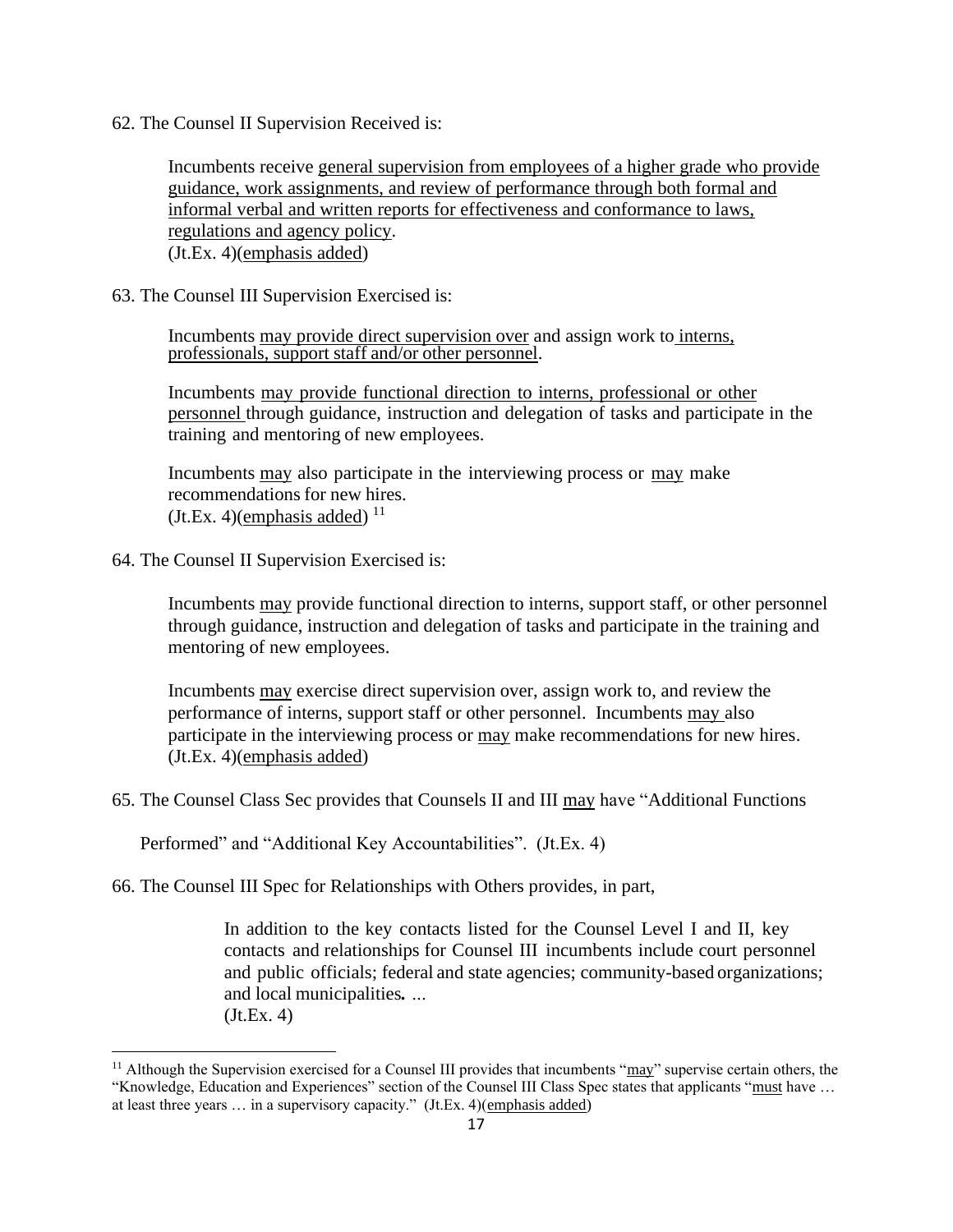67. The Counsel II Spec for Relationships with Others provides,

In addition to the contacts listed for the Counsel Level I, key contacts and relationships for Counsel Level II incumbents include additional external contacts, including stakeholders. (Jt.Ex. 4)

68. The Counsel III Spec for Knowledge, Education and Experience provides, in part,

Applicants must have a Juris Doctor (JD) degree, admission to the Massachusetts Bar Association (sic), and at least (A) six years of full-time, or equivalent part time, professional experience in the practice of law in a specialized area that is relevant to the assigned agency, of which (A) at least three years must have been in a supervisory capacity. … Based on assignment and supervisory responsibilities, three years in a supervisory capacity may be required*. …*

(Jt.Ex. 4)(emphasis added)

69. The Counsel II Spec for Knowledge, Education and Experience provides, in part,

Applicants must have a Juris Doctor (JD) degree, admission to the Massachusetts Bar and (A) at least three years of full-time, or equivalent part-time, professional experience in the practice of law. … (Jt.Ex. 4)(emphasis added)

70. The Counsel III Spec for Requirements at the Time of Hire provides,

In addition to the requirements listed for the Counsel Levels I and II, incumbents must have:

- 1. Extensive knowledge of the laws specific to assignment (e.g., administrative, finance, family, litigation).
- 2. Extensive knowledge of federal and state laws.
- 3. Knowledge of advocacy techniques and strategies.
- 4. Knowledge of the methods and ability to conduct complex legal research and technical report writing.
- 5. Ability to address complicated legal issues.
- 6. Ability to analyze and determine the applicability of legal data, draw conclusions and make appropriate recommendations.

(Jt.Ex. 4)(emphasis added)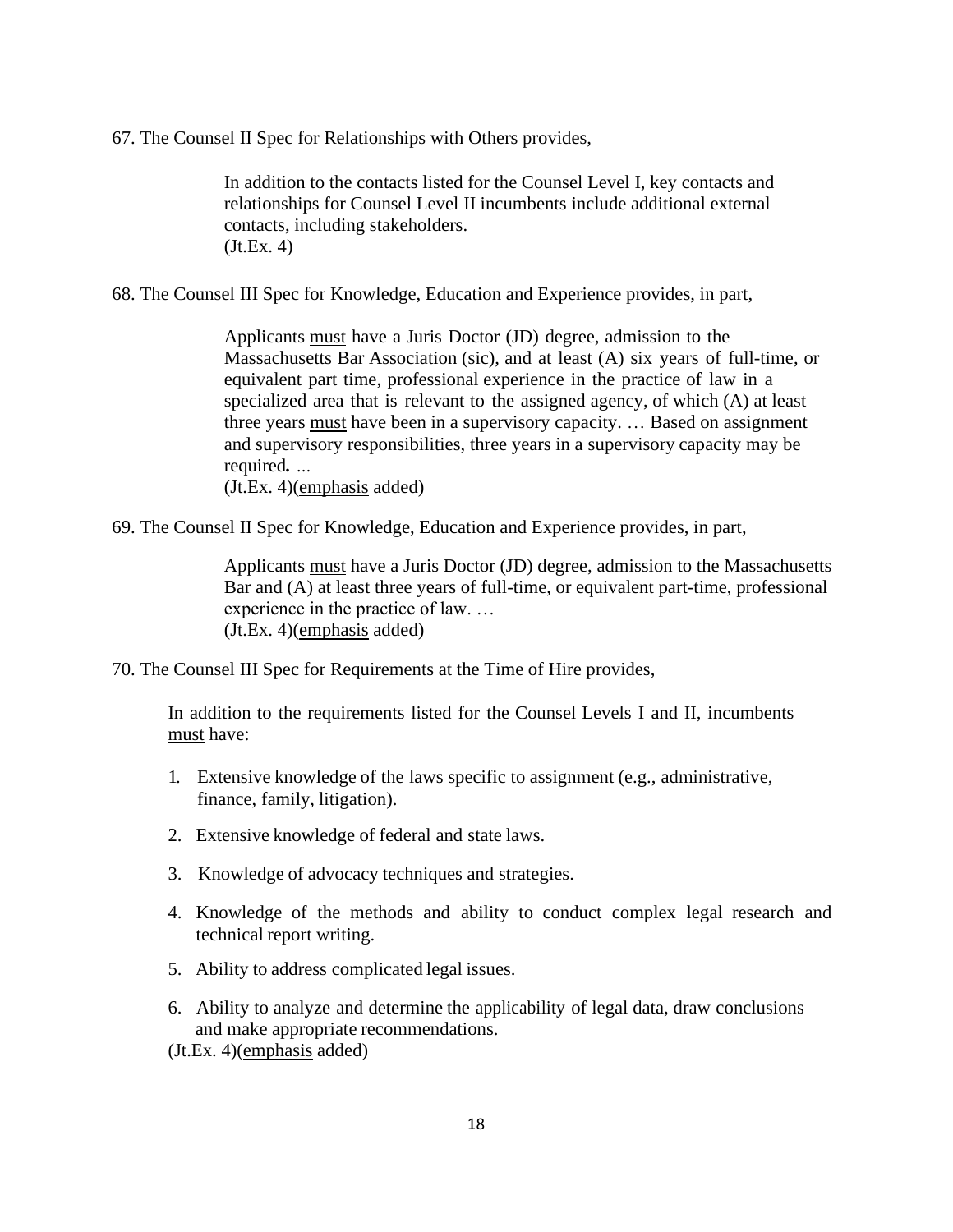71. The Counsel II Spec for Requirements at the Time of Hire provides,

In addition to the requirements listed for the Counsel Levels I and II, incumbents must have the:

- 1. Ability to lead or work with cross-functional project teams.
- 2. Ability to manage multiple projects and project teams.
- 3. Ability to exercise discretion in safeguarding information through compliance with rules of disclosure.
- 4. Ability to supervise, including planning and assigning work according to the nature of the job to be accomplished, the capabilities of subordinates, and available resources; controlling work through periodic reviews and/or evaluations; determining the need for and recommending disciplinary action. (Jt.Ex. 4)(emphasis added)

## *Applicable Law*

G.L. c. 30, § 49 provides:

Any manager or employee of the commonwealth objecting to any provision of the classification affecting his office or position may appeal in writing to the personnel administrator. . . Any manager or employee or group of employees further aggrieved after appeal to the personnel administrator may appeal to the civil service commission. Said commission shall hear all appeals as if said appeals were originally entered before it. If said commission finds that the office or position of the person appealing warrants a different position reallocation . . . it shall be effective as of the date of appeal . . .

"The determining factor of a reclassification is the distribution of time that an individual spends

performing the function of a job classification." Roscoe v. Department of Environmental

Protection, 15 MCSR 47 (2002). As a general rule, an employee must establish that she is

performing duties encompassed within the higher-level position the majority (i.e., at least 50% or

more) of the time. *See, e.g.,* Pellegrino v. Department of State Police, 18 MCSR 261 (2005)(at

least 51%); Morawski v. Department of Revenue, 14 MCSR 188 (2001)(more than 50%);

Madison v. Department of Public Health, 12 MCSR 49 (1999)(at least 50%); Kennedy v.

Holyoke Community College, 11 MCSR 302 (1998) (at least 50%).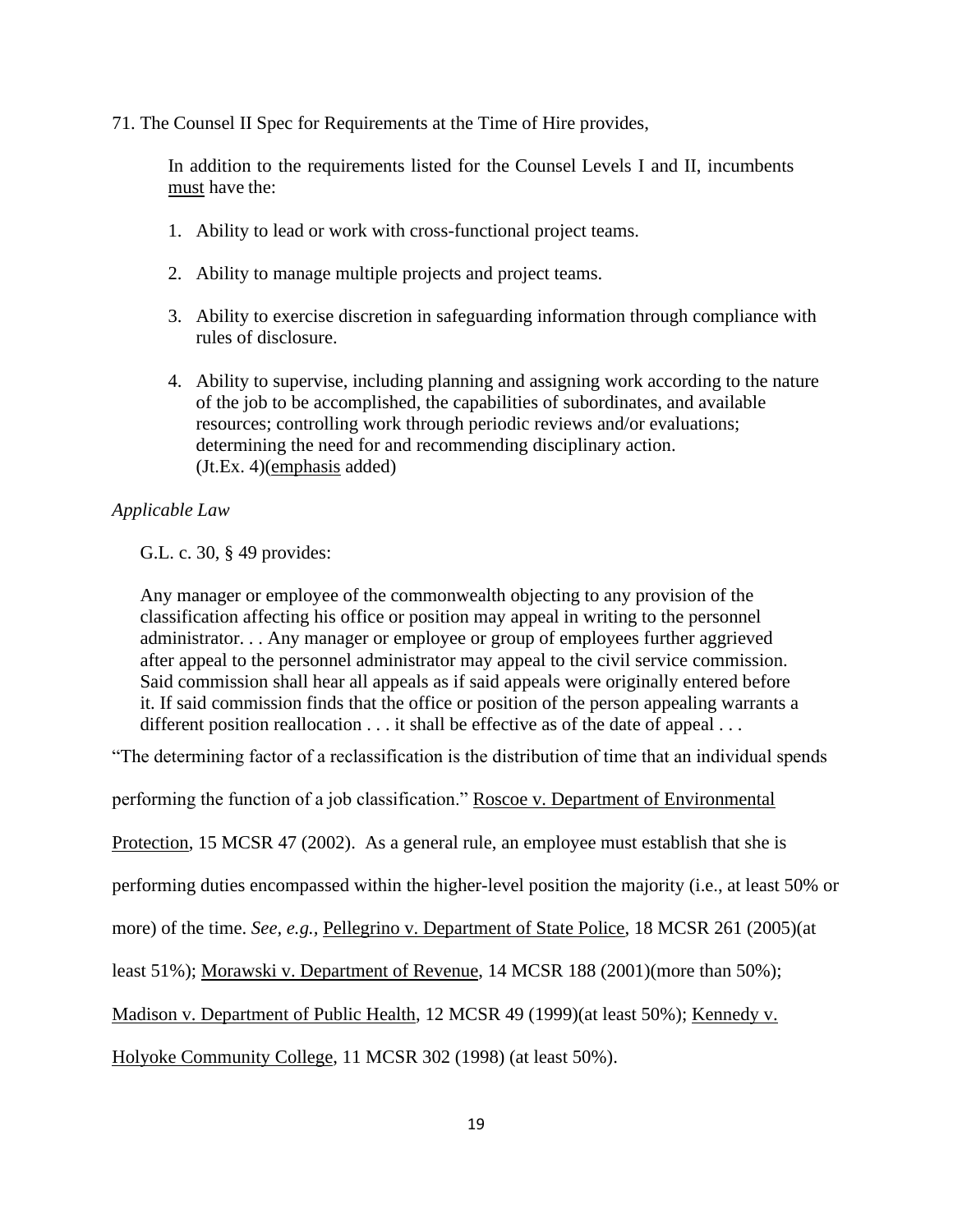Because of its unique structure as compared with other civil service class specifications,

however, the Commission has used a somewhat different approach to requests for

reclassification of attorneys under the 2013 revision of the Counsel Series Class Specifications.

In Thomson v. Division of Insurance, 29 MCSR 585 (2016), the first appeal to come before the

Commission under the 2013 Class Specifications, the Commission approved reclassification of

that Appellant, a Counsel II, to the newly created position of Counsel III. The Commission's

Decision summarized the rationale for applying a different approach to Counsel Series appeals:

Clearly, a considerable amount of time, effort and thought was devoted to the development of the new Counsel Series Specifications. The Commission acknowledges that the process was especially complicated because it presented challenges to craft a specification that would be effective to distinguish, by level of expertise, the work performed by skilled legal counsel employed in a wide variety of diverse jobs across state government. By definition, all legal counsel employed by the Commonwealth hold a post-graduate doctorate-level degree and have attained some level of accomplishment in the law. Many come into state government with prior, often extensive experience in a particular field within the practice of law. In addition, unlike many other job specifications that provide a clear civil service "career ladder" from entry level into management roles, the new Counsel Specifications were not intended to be used to provide such a path; indeed, the original drafts were expressly rejected because they overlapped with management positions in the legal area.

Given these factors, the new Counsel Specifications, understandably, depart from the typical job and class specifications that have been the focus of prior Commission reclassification appeals. In addition, the degree of overlap from one Counsel job title to another . . . is much more pronounced than found in most other class specifications.

Accordingly, the Commission reviewed this reclassification appeal under a slightly modified paradigm tailored to resolve the ambiguities in the unique terminology used and to fit that terminology into a workable means to differentiate the work performed by each of the three Counsel job titles. In brief, the Commission has applied a three-prong test to distinguish the job performed by a Counsel III: (a) the Counsel III must have the "Knowledge Education and Experience" as well as the additional requirements described for a Counsel III in the section of the specification entitled "Incumbents are required to have the following at the time of hire"; (b) a Counsel III must have the "distinguishing characteristic" as THE most expert and experienced attorney in the agency in a specific area of expertise essential to a core mission of the agency; and (c) the Counsel III must perform, in the aggregate, at least a majority of the time, duties listed in the Counsel III class specifications under "Supervision Exercised", "Additional Functions Performed",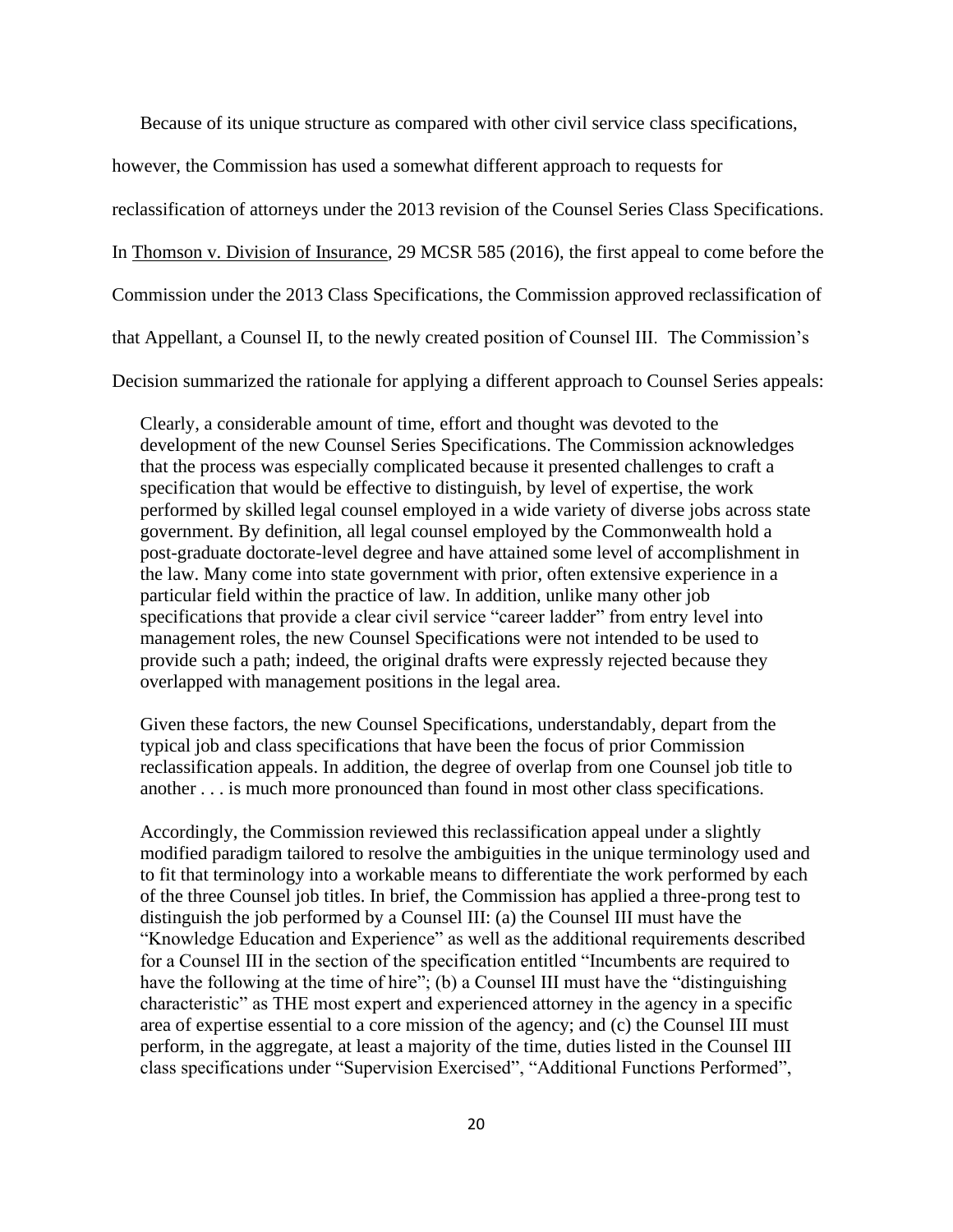"Additional Key Accountabilities" and "Relationships with Others", with the "Supervision Received" by a Counsel III.

In applying the "distinguishing characteristic" criterion, the Commission will consider the significance of the area of expertise to the core mission of the agency and the degree of specialization involved. Generalized expertise, such as knowledge of administrative law or trial practice, would be less likely to meet the "distinguishing characteristic" criterion than, say, a subject-specific expertise, such as the automobile insurance market expertise held by the Appellant in this case. In addition, the Commission would consider the frequency with which the agency (or a person outside the agency) relies on that expertise, i.e., is it sporadic or regular and sustained and is it current. Although some regular level of work above de minimus would be expected in the area of expertise, the Commission does not construe the Counsel III specification to require that the employee must be working in the area of expertise more than 50% of the time; that threshold can be met so long as the aggregate duties performed a majority of the time involve any combination of the duties covered by the Counsel III job description as noted herein. Finally, in view of the unusual level of overlap between Counsel II and Counsel III, and the ambiguity in the language used in the specification that purports to "distinguish" those duties, the fact that some of the duties may describe work that can be done by either a Counsel II or Counsel III, the Commission will not exclude from the calculation of the over 50% paradigm work solely because it fits both categories, but will consider all of the facts presented on a case-by-case basis.

Since the Thompson Decision, the Commission has decided other Counsel Series reclassification

appeals, such as:

- In Rubin v. HRD, 30 MCSR 8 (2017) the Commission allowed the Appellant's appeal for reclassification to a Counsel III, finding that she was the Division of Insurance "go to" expert in several substantive core areas of insurance law and performed those duties, along with others, at the Counsel III level a majority of her time.
- In Phelan v. Division of Insurance, 30 MCSR 45 (2017), the Commission upheld the denial of that Appellant's appeal for reclassification of his positions from Counsel II to Counsel III, finding that he did not meet the Commission['s modified test for reclassification to the newly created Counsel III position.
- In Tannenbaum v. Department of Revenue, 30 MCSR 167 (2017), the Commission upheld the denial of a request for reclassification from Counsel I to Counsel II. Although the Appellant had over ten years of experience as a Counsel I, her duties had not expanded to include any Counsel II-specific tasks, she was not handling cases of particularly more complexity than others, she had one of the largest backlogs on the staff, and did not possess any specialized expertise in any core area of practice.
- In Duvall-Paprocki v. Department of Revenue, 30 MCSR 188 (2017), the Commission denied an appeal for reclassification from Counsel I to Counsel II. Although the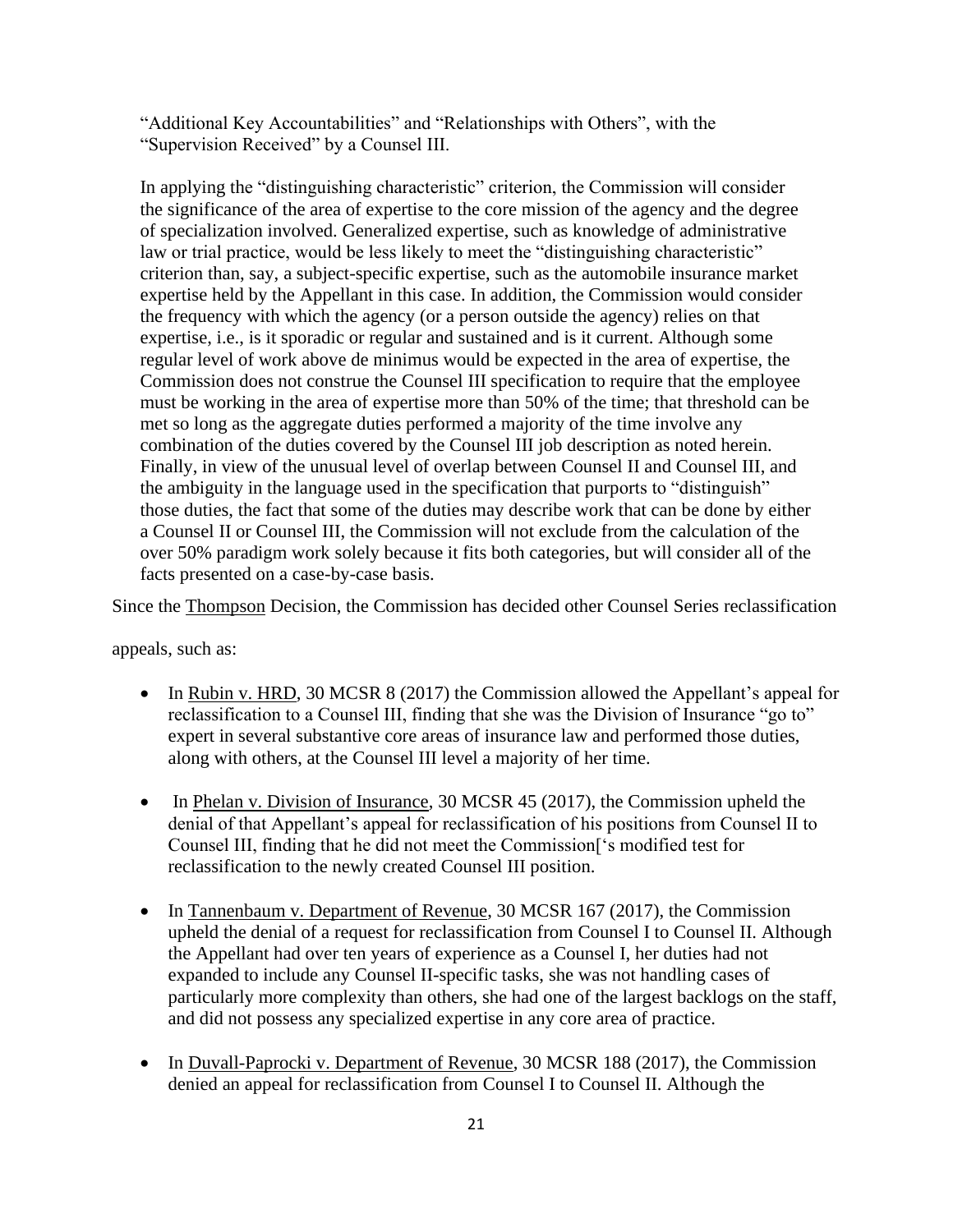Appellant had seven years' experience as a Counsel I and performed with greater efficiency, and productivity her duties had not changed or become particularly more specialized or complex and still required supervision over non-routine matters. In addition, she lacked supervisory responsibility which, for the particular unit to which she was assigned, DOR had consistently specified was a required duty for all Counsel IIs.

- In Walleigh v. Department of Housing & Community Development, 30 MCSR 505 (2017), the Commission allowed the appeal for reclassification from Counsel I to Counsel II who, after five years with the DHCD's Office of General Counsel OGC)l, had assumed formal responsibility as the primary, lead attorney for the management and program staff of the largest agency within the DHCD umbrella, essentially, inheriting the duties formerly performed by two Counsel IIs and "stepping into the shoes" of the Counsel II who trained and mentored him when he started with the OGC.
- In Kallianidis v Department of Children Youth and Families, xx MCSR xxx (2018), the Commission denied the appeal for reclassification from Counsel II to Counsel III of the appellant who was one of 24 Hearing Officers at the Board of Hearings at the division of the MassHealth Office of Medicaid, Department of Children, Youth and Families within EOHHS. The quality and quantity of his work product did not make his work unique. That the appellant was the longest serving Hearing Officer at the agency does not mean that he was the most expert. *See* Kallianidis v EOHHS and Civil Service Commission, Barnstable Superior Court, C.A. No. 1872CV00192 (January 30, 2019)(Commission decision affirmed).

### *Analysi*s

The Appellant has not established by a preponderance of the evidence that he performs the work of a Counsel III a majority of the time. The Appellant is a seasoned and dedicated public servant who decided to work at the DCF to be "socially useful". As a DCF attorney, the Appellant is involved in the daily battle to secure the care and protection of children who have been abused or neglected. Over the many years he has worked at DCF, he has developed significant legal skills. However, reclassification of a position requires proof that the specified duties of the higher title are, in fact, actually being performed as the major part of his current position.

As noted above, the Commission has established a three-prong test to distinguish the job performed by a Counsel III: (a) the Counsel III must have the "Knowledge Education and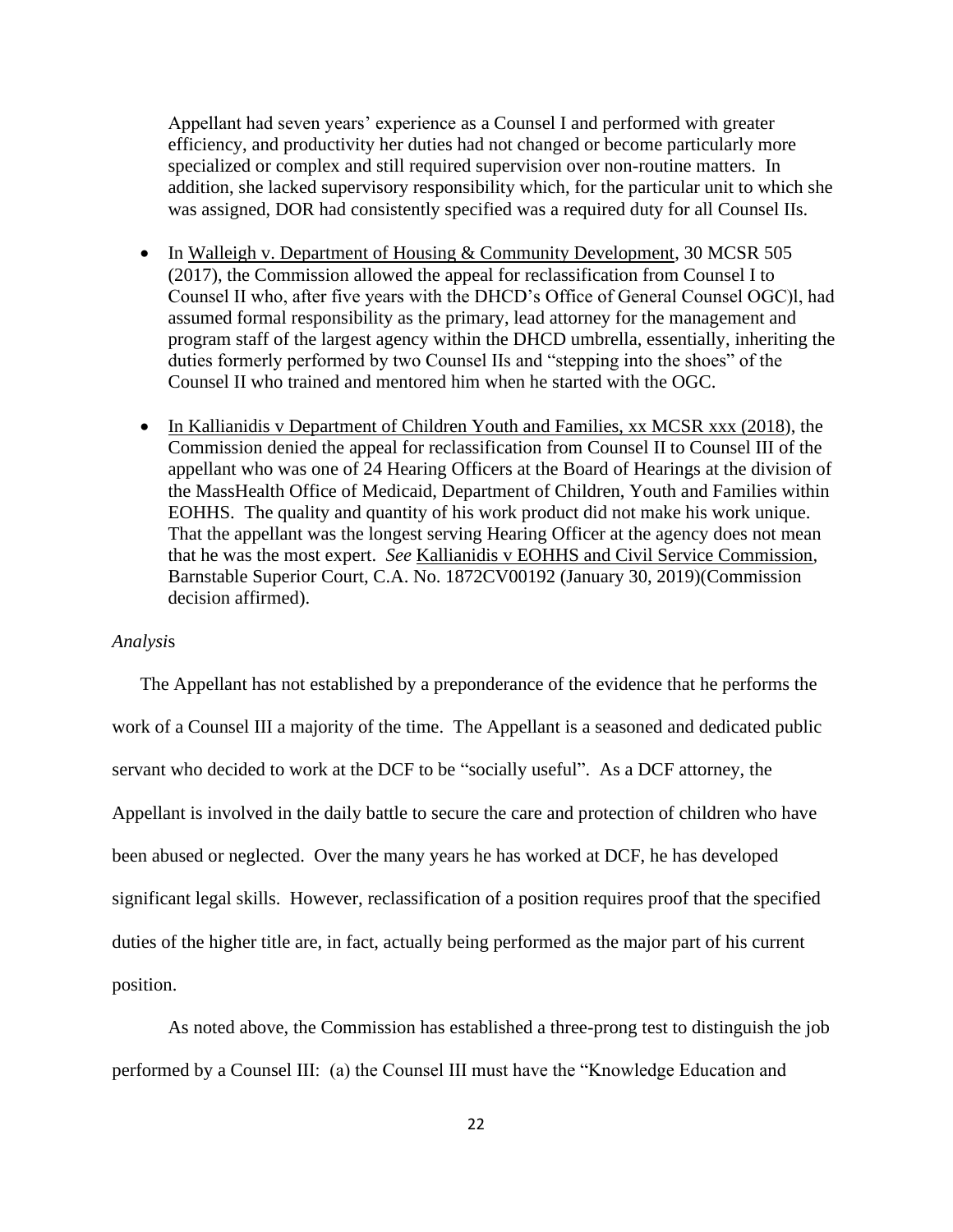Experience" as well as the additional requirements described for a Counsel III in the section of the specification entitled "Incumbents are required to have the following at the time of hire"; (b) a Counsel III must have the "distinguishing characteristic" as THE most expert and experienced attorney in the agency in a specific area of expertise essential to a core mission of the agency; and (c) the Counsel III must perform, in the aggregate, at least a majority of the time, duties listed in the Counsel III Specifications under "Supervision Exercised", "Additional Functions Performed", "Additional Key Accountabilities" and "Relationships with Others", with the "Supervision Received" by a Counsel III. In applying the "distinguishing characteristic" criterion, the Commission will consider the significance of the area of expertise to the core mission of the agency and the degree of specialization involved. The Appellant has failed to pass the three-prong test, having failed to establish by a preponderance of the evidence that he performs a majority of the Counsel III Spec a majority of the time.

With regard to the first prong of the test applied by the Commission, applicants for the Counsel III position must have a Juris Doctor degree, at least 6 years of full-time professional experience in a specialized area that is relevant to the agency, of which at least 3 years must have been in a supervisory capacity. As found in the facts above, with the exception of 2 interns the Appellant has worked with, the Appellant has not supervised DCF personnel for whom he prepares an EPRS.

The rest of this prong requires Counsel IIIs to have a number of abilities at the time of hire (in addition to those required for Counsel I and Counsel II): extensive knowledge of the laws specific to the assignment, extensive knowledge of federal and state laws, knowledge of advocacy techniques and strategies, knowledge of the methods and ability to conduct complicated legal research and technical report writing, and ability to analyze and determine the

23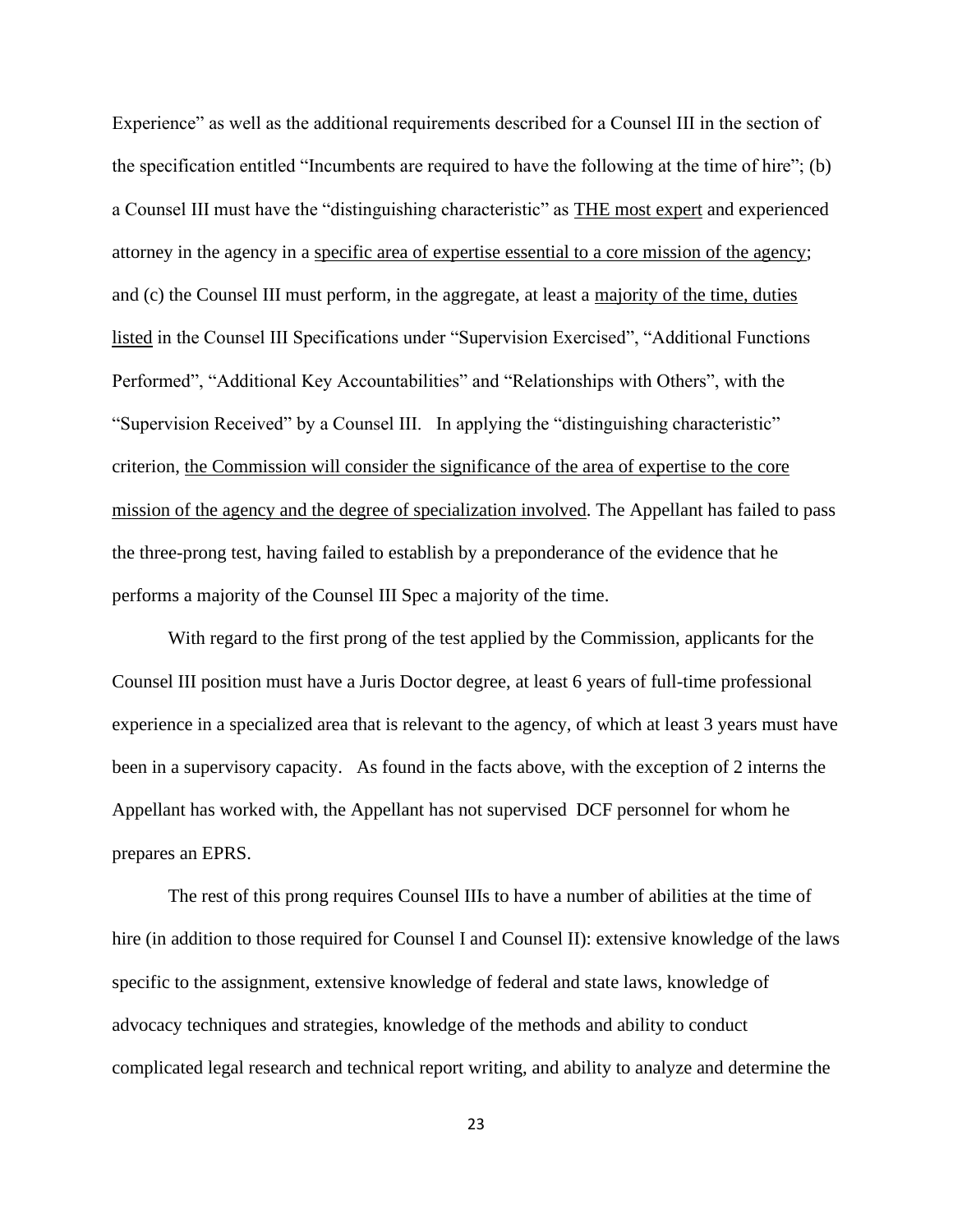applicability of legal data, draw conclusions and make appropriate recommendations. The Appellant has seventeen years of care and protection litigation experience and, therefore, he has knowledge of the abiding care and protection state laws. However, as General Counsel Rome indicated, DCF has more than one hundred attorneys who are also knowledgeable about care and protection laws and applying them on a daily basis. The Appellant also identified several specific federal laws with which he is familiar, providing insufficient information about such laws and how and when he has applied them. As a result, the Appellant has not satisfied this part of the 3 pronged test. The letter of the Lowell Juvenile Court Judges indicates that the Appellant has knowledge of advocacy techniques and strategies. Similarly, 2 of the Appellant's colleagues who submitted affidavits support the Appellant's argument that he has such knowledge, although it is important to note that the 2 colleagues have significantly fewer years of experience compared to the Appellant. I have discounted the support of the Appellant's third colleague, Ms. Martin, since she has the same lengthy tenure DCF as the Appellant while asserting that she regularly seeks and relies on his advice, and since she disclosed that she is close friends with the Appellant's wife and the Appellant and Ms. Martin socialize outside of the office. Given the many years of the Appellant's DCF experience and his reference to certain federal laws, the Appellant has demonstrated that he is able to conduct complicated legal research. The letter from Massachusetts School of Law Asst. Dean Kaldis supports the Appellant's assertion that he conducts complicated legal research since she has overseen his work for more than a decade but I do not credit her assertion that the evaluations by students whom the Appellant is teaching research skills attest to the Appellant's complex research skills. However, there is insufficient information in the record to establish that the Appellant is able to prepare technical report writing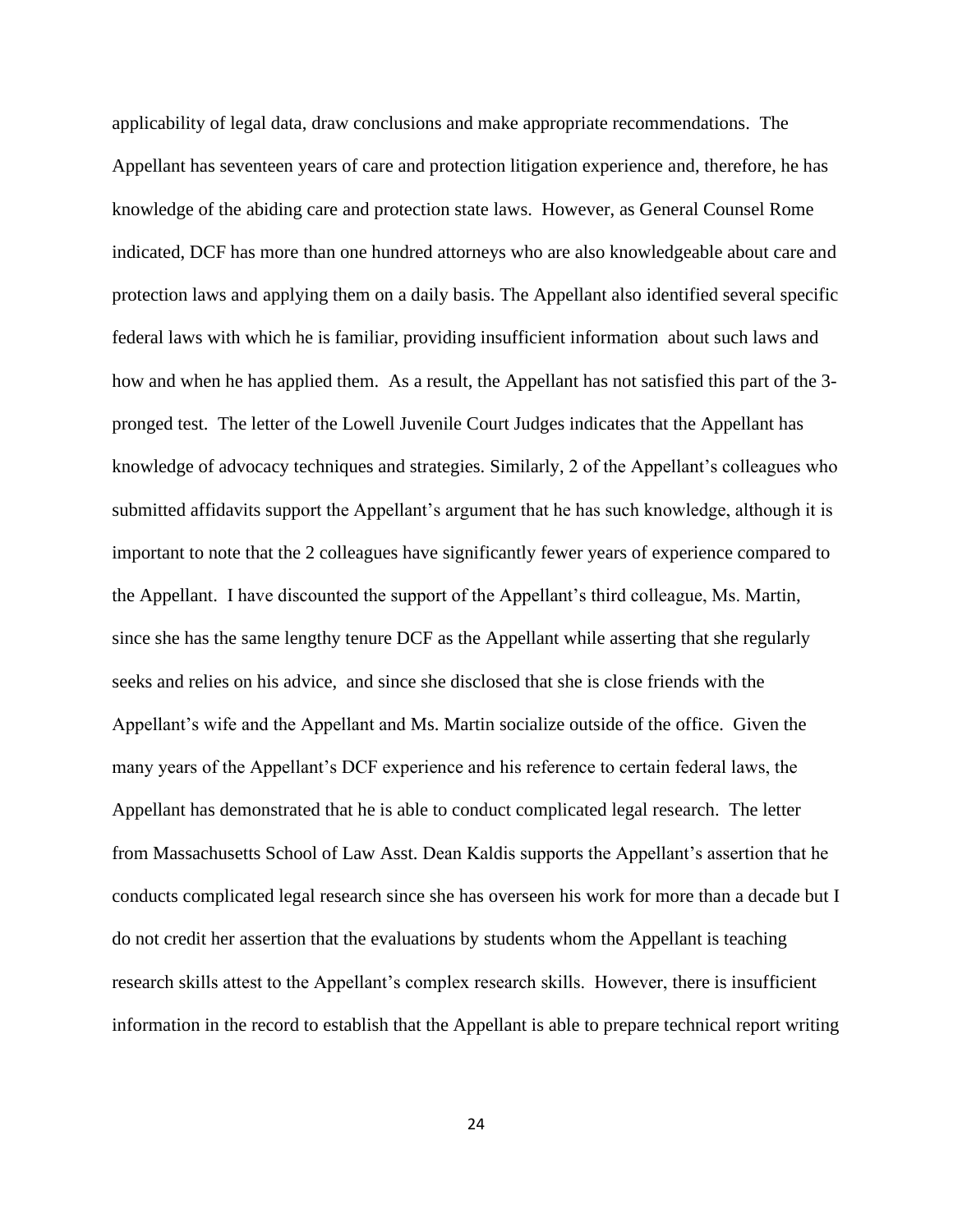pursuant to this part of the Counsel III Spec. Thus, the Appellant has established some, but not all of the abilities required for the Counsel III position.

The second of the three prongs applied by the Commission in Counsel reclassification appeals is that, in this case, a Counsel III must have the "distinguishing characteristic" as THE most expert and experienced attorney in the agency in a specific area of expertise essential to a core mission of the agency. There is little question that the field of care and protection law is a "specific area" of the law, that care and protection law is essential to DCF's core mission and that the Appellant has extensive experience with care and protection law in the Northeast office. However, a distinguishing characteristic of the Counsel III Class Spec states that, " The distinguishing characteristic of the Level III is incumbents at this level are **statewide or agency expert** with more legal experience and have greater expertise in a specialized area of the law. R.Ex. 4 (emphasis added). The Appellant has not met this distinguishing characteristic and he cannot do so. First, the Appellant represented DCF in Lowell Juvenile Court and then in the Cambridge Juvenile Court, not statewide and/or in other jurisdictions in the state. The letter from three Judges of the Lowell Juvenile Court laud the Appellant for the work they have seen him perform in their Court in Lowell. Each of the Appellant's supporting colleagues refers to his expertise in their Northeast office; not one of the Appellant's supporters asserts that he is a statewide or agency-wide expert. Further, General Counsel Rome, who meets monthly with the Appellant's immediate superiors monthly, indicated that the Appellant is one of more than a hundred DCF attorneys handling care and protection cases. Hence, the Appellant has not established that he is a statewide or agency-wide expert as required of a Counsel III.

The third prong of the three—pronged test requires that a Counsel III perform, in the aggregate, at least a majority of the time, duties listed in the Counsel III Specifications under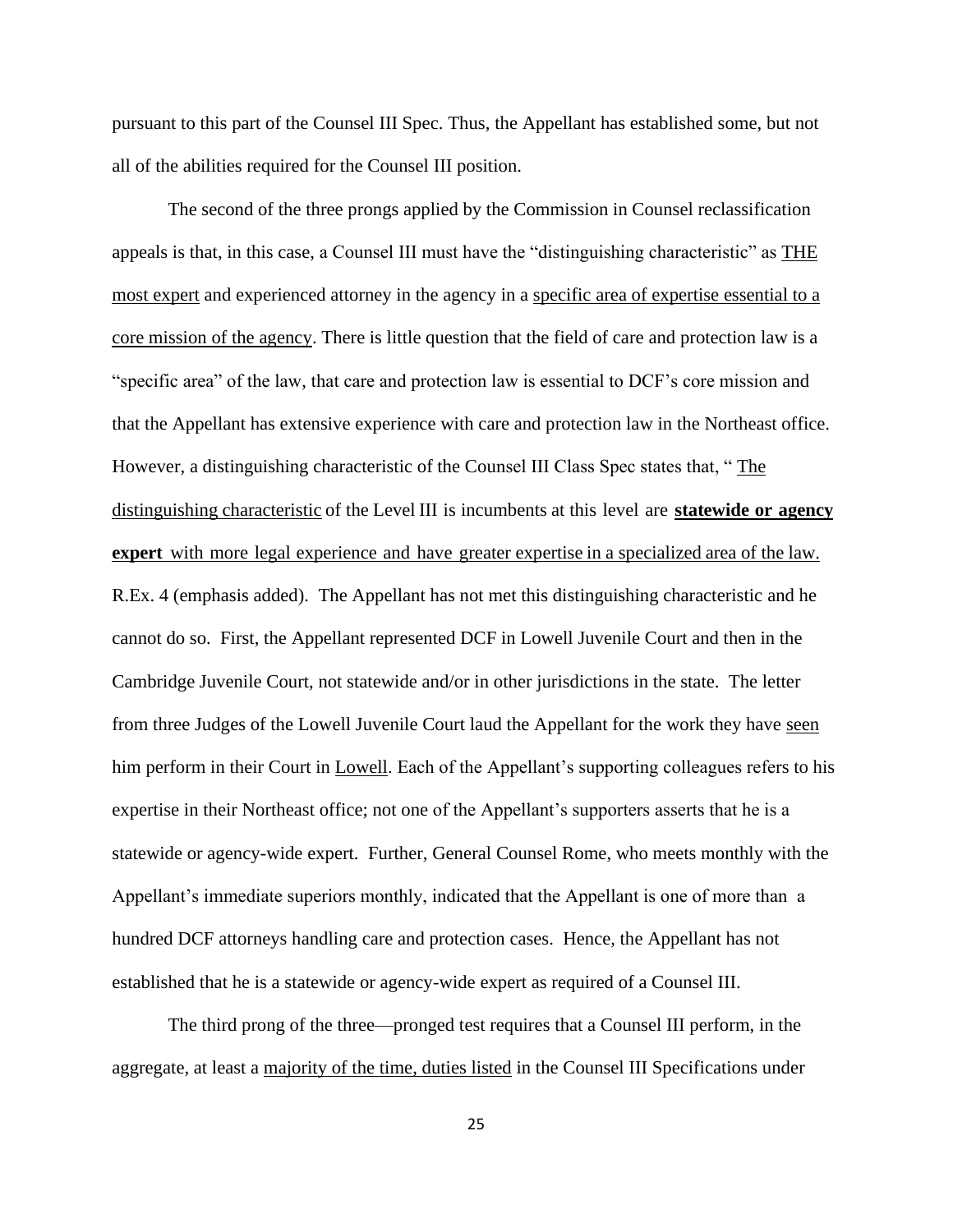"Supervision Exercised", "Additional Functions Performed", "Additional Key Accountabilities" and "Relationships with Others", with the "Supervision Received" by a Counsel III. With respect to Supervision Exercised, the Counsel III may supervise others but the Appellant indicates that, with the exception of two interns, he does not supervise others.

First, as noted above, the Appellant has not established by a preponderance of the evidence that he performs the functions of a Counsel III a majority of the time as a **statewide or agency-wide expert**.

With respect to Additional Functions Performed, there is insufficient evidence in the record that the Appellant serves as a "technical expert" to management, that he assists agency management decision making and ensures compliance with agency, state and federal laws and regulations. Similarly, there is insufficient evidence in the record that the Appellant collaborates and confers with colleagues to implement new laws or changes to laws, hosts public forums to provide interested parties with an opportunity to comment on issues. Further, the Appellant has not established that he writes, recommends and reviews legislation, appears at hearings regarding legislation to represent the client, draft and implement internal and external policies and procedures, forms, notices, and other written material for adherence to new legislation.

With respect to the Counsel III Additional Key Accountabilities, there is no indication in the record that the Appellant works with the Attorney General to implement litigation strategy, issues legal opinions, develops official forms for approval, and recommends resources and budgetary requirements.

Regarding the Relationships with Others section of the Counsel III Spec, the Appellant has established that he has key contacts with court personnel, public officials, state agencies and community-based organizations but not with federal agencies and local municipalities.

26